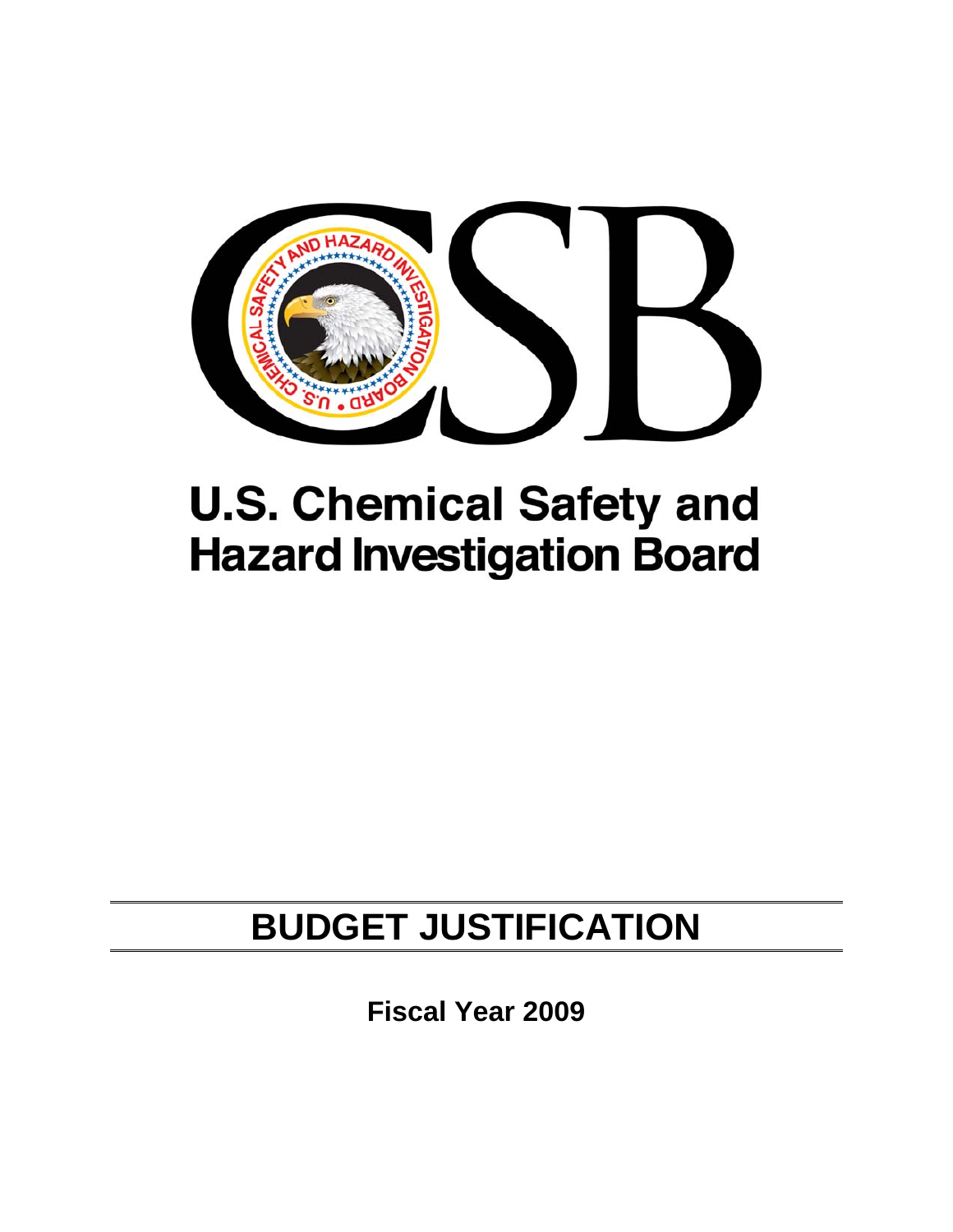# **Budget Justification for Fiscal Year 2009 U.S. Chemical Safety and Hazard Investigation Board**

February 4, 2008

# **Table of Contents**

| Appendix A: Recent Major Activities of the Chemical Safety and Hazard Investigation Board 12 |
|----------------------------------------------------------------------------------------------|
|                                                                                              |
|                                                                                              |
|                                                                                              |
|                                                                                              |
|                                                                                              |
|                                                                                              |
|                                                                                              |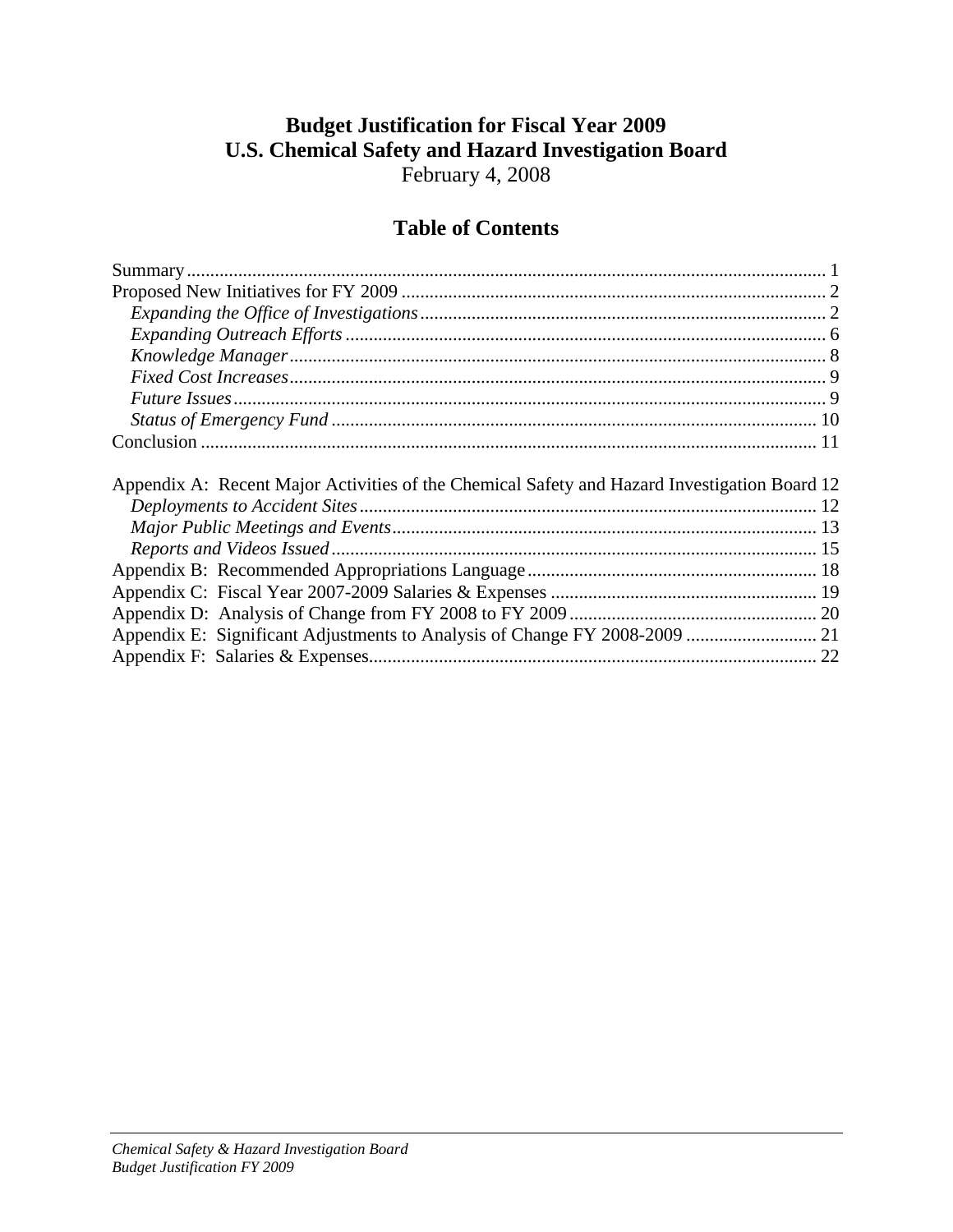# <span id="page-2-0"></span>**Budget Justification for Fiscal Year 2009 U.S. Chemical Safety and Hazard Investigation Board**

February 4, 2008

#### **Summary**

For fiscal year (FY) 2009, the Chemical Safety and Hazard Investigation Board (CSB) requests a budget of \$[1](#page-2-1)0.6 million,<sup>1</sup> an increase of \$1,337,000 above the FY [2](#page-2-2)008 level of \$9.263 million.<sup>2</sup> The majority of the increase, \$920,000, supports personnel increases, including fully funding positions that are budgeted for part of FY 2008. The increase includes funding for three investigative positions that were recommended by the House for FY 2008 but not funded in the conference report. The CSB also requests funds for a new knowledge manager position to coordinate the handling of extensive electronic records and address information security and privacy requirements. The remainder of the personnel increase funds an anticipated January 2009 cost of living increase and other adjustments to the agency's payroll and expenses. In addition to personnel increases, the FY 2009 request also includes \$250,000 to establish a funding line for the CSB's successful safety video program. The remainder of the FY 2009 increase will fund smaller fixed cost increases and an unavoidable fixed cost increase of \$123,000 in fees from the Bureau of the Public Debt, which provides the accounting, procurement, and travel services to the CSB by interagency agreement.

1

<span id="page-2-1"></span><sup>&</sup>lt;sup>1</sup> Under Section 112(r) of the Clean Air Act Amendments of 1990, the CSB prepares its budget request and justification independently from the Office of Management and Budget; as a result, the requested amounts differ from those in the President's budget

<span id="page-2-2"></span><sup>&</sup>lt;sup>2</sup> Public Law 110-161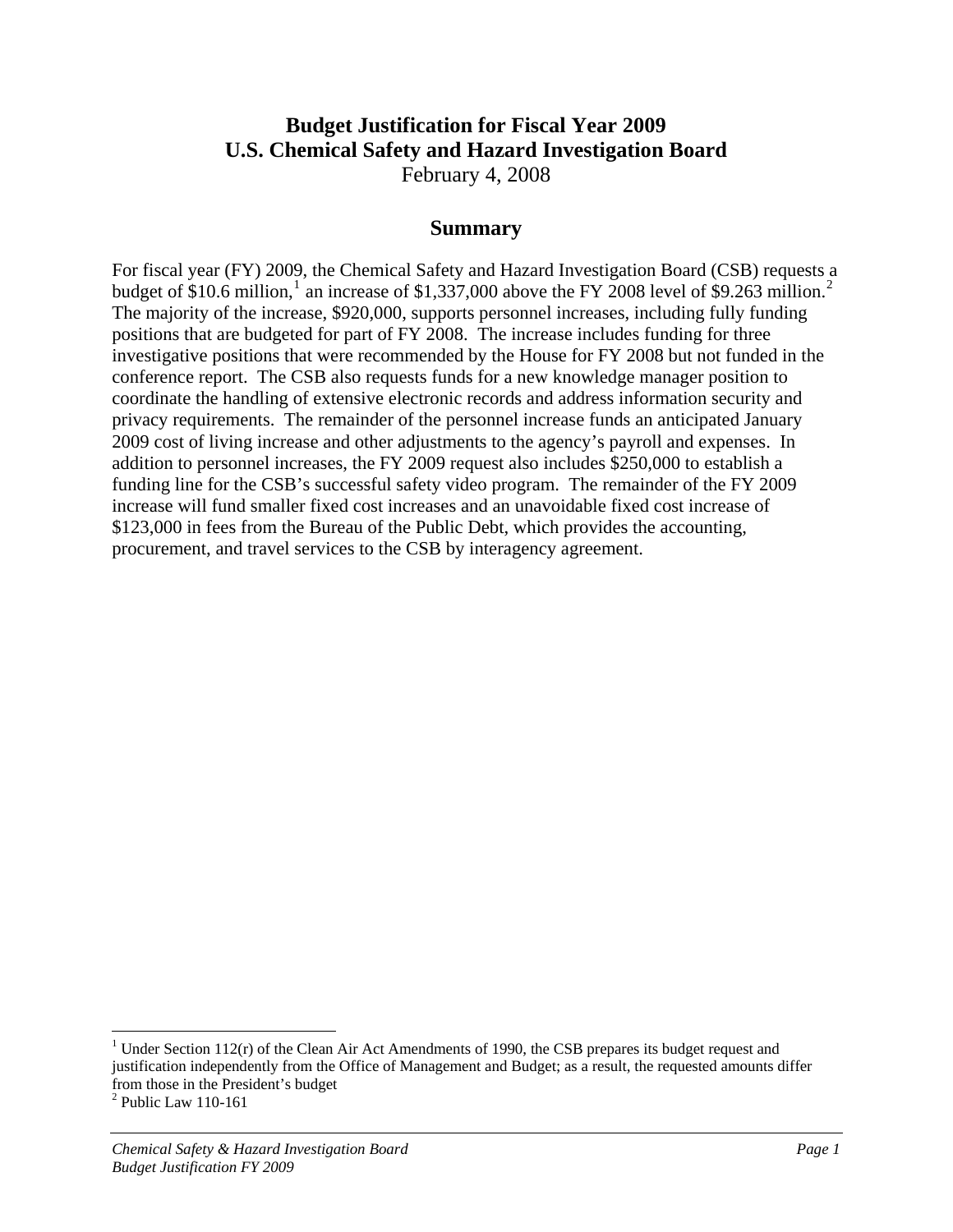# **Proposed New Initiatives for FY 2009**

<span id="page-3-0"></span>The CSB continues to fulfill its mission to prevent chemical accidents by deploying to major accidents, presenting testimony in several congressional hearings, convening public meetings throughout the country, and effecting positive change in federal and local regulations, standards, and chemical industry guidelines.

The Board's investigation of the fatal explosion at the BP refinery in Texas City, Texas, in 2005 has continued to have a global impact since it was issued in March 2007. The agency's outreach effort for the BP report and recommendations will continue through FY 2009 with the development of a major safety video on the subject. The CSB report and the report of the independent Baker panel, which was the direct result of a CSB urgent recommendation, are being read and studied by companies and corporate boards around the world.

To continue these highly influential chemical safety investigations, the Board requests funds to expand the Office of Investigations by hiring three additional incident investigators in fiscal year 2009. The Board also seeks funds for a new knowledge manager position, for safety videos production, and for other small agency costs.

The CSB's independent budget request to Congress for 2008 likewise included the three new investigator positions. Although House-passed appropriations bill and committee report included supportive language and funding<sup>[3](#page-3-1)</sup> for this request, the final budget for the agency contained in the omnibus bill did not fund the full cost of the positions.

#### *Expanding the Office of Investigations*

During calendar year 2007, the agency received notification of 937 chemical incidents from sources including the National Response Center, media reports, and other federal agencies. Thirty-one out of the 937 reported incidents were serious or even fatal events that were considered "deployable" – or likely warranting the commitment of CSB investigators if available. However, due to personnel and resource limitations, the CSB was able to send investigators to a total of just eight sites.<sup>4</sup>

 $\overline{a}$ 

<span id="page-3-1"></span> $3$  The overall funding in the initial House bill was \$9.5 million, and made no allowance for inflation or fixed cost increases. Ultimately, the FY 2008 appropriation bill that was enacted was for \$9.26 million, just \$150,000 more than FY 2007 and not sufficient to recruit the three new investigators.

<span id="page-3-2"></span><sup>&</sup>lt;sup>4</sup> A detailed report on the agency's incident screening system and data was provided to Congress and OMB in February 2006.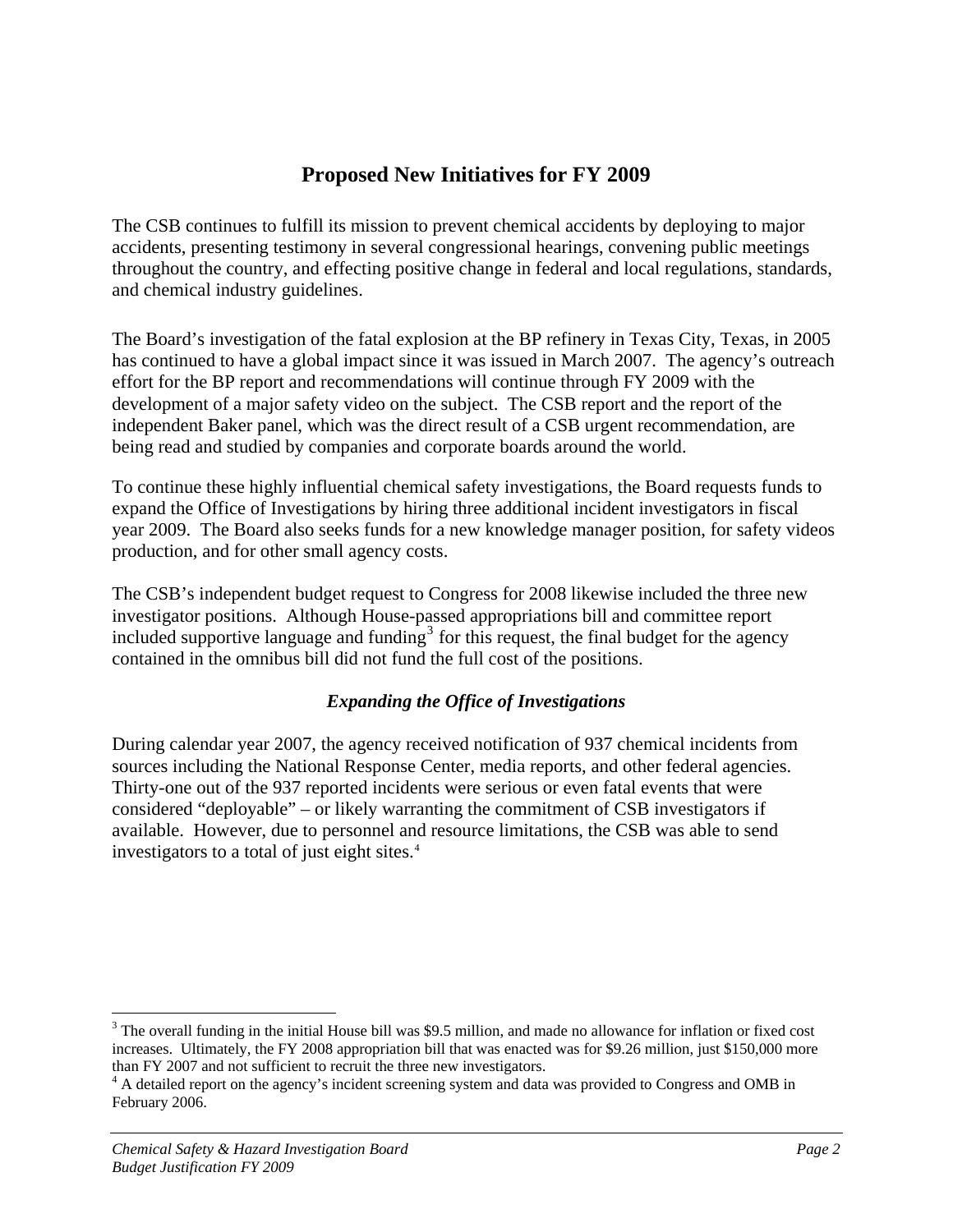| <b>Score</b>  | <b>Notifications</b> | <b>Deployable</b> | <b>Actual</b><br><b>Deployments</b> | <b>Actual</b><br><b>Investigations</b> |
|---------------|----------------------|-------------------|-------------------------------------|----------------------------------------|
| Low           | 895                  |                   |                                     |                                        |
| Low/Medium    | 29                   |                   |                                     |                                        |
| Medium        | 11                   | Ω                 |                                     |                                        |
| Medium High   |                      |                   |                                     |                                        |
| High          |                      |                   |                                     |                                        |
| <b>Totals</b> | 937                  | 31                |                                     |                                        |

#### **Incident Summary Calendar Year 2007**

Increasing the number of investigative staff will allow the CSB to conduct root-cause investigations of a greater proportion of serious chemical accidents that may have major workplace or community impacts. The shortage of investigators was noted last year in House Report 110-187:

The Committee has provided \$361,000 for salaries and related costs of three new investigative positions, not requested by the President. According to testimony received by the Committee, the Board is unable to investigate more than half of the accidents scoring high enough to warrant the Board's attention. The Committee believes that it is a wise use of funds to provide these additional investigators.

However, the FY 2008 budget, as enacted, did not include most of the funding for these positions.

The current shortage of investigative staff results in hardships such as excessive overtime requirements, deferred training and leave, and delayed publication of final reports since the same investigative team must work on several investigations at one time. The shortage also results in extensive time away from family during deployments and onsite activities, which can cause hardships in home life. Therefore, hiring more investigators will allow the agency to more rapidly deploy available investigators to accident sites, re-energize investigators' commitment to the mission of the agency through new training opportunities, produce timely reports, permit time for investigators to utilize family-friendly policies, and enhance employee retention.

CSB investigations are unique in their depth, thoroughness, and national importance based on the impact of the recommendations and outreach. Each deployment presents the opportunity to investigate a chemical accident and produce agency materials to prevent future accidents.

 $\overline{a}$ 

<span id="page-4-0"></span> $<sup>5</sup>$  Although 13 deployable incidents ranked low on the screening scale, the incidents still appeared to be serious after</sup> careful evaluation.

<span id="page-4-1"></span><sup>&</sup>lt;sup>6</sup> The CSB discontinued its investigations into the July 2007 fire and explosions at Southwest Industrial Gases Inc. in Dallas, Texas, and the August 2007 trailer fire at Hughes Christensen in The Woodlands, Texas. An investigation being conducted by the National Transportation Safety Board (NTSB) of these incidents will deal with all aspects of trailer design and operating procedures. In addition, the two field deployments to fires at Barton Solvents facilities in Kansas and Iowa are being consolidated into a single CSB investigation report with recommendations.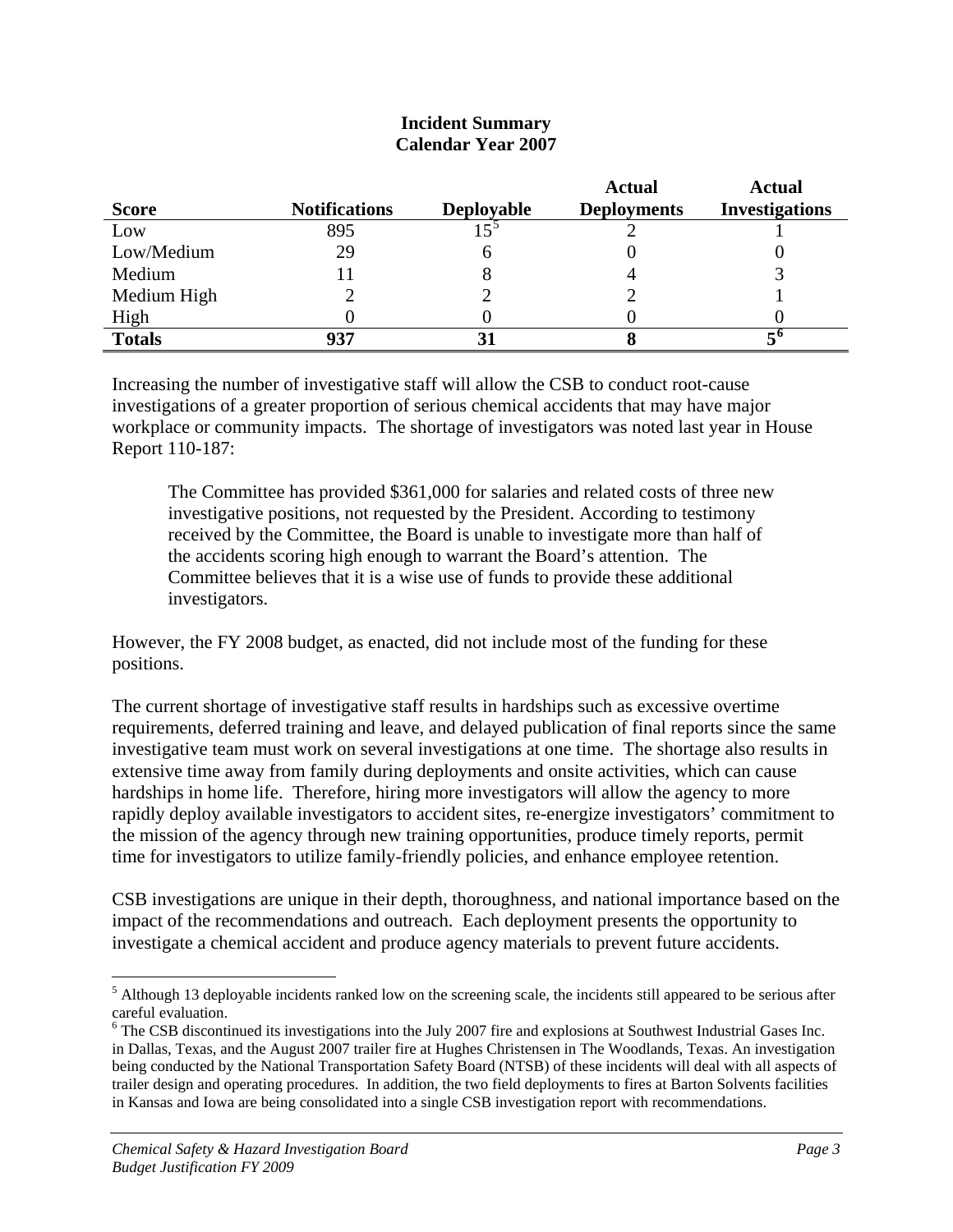However, continually having to deploy investigators who are currently completing work on existing investigations causes serious delays in project completion. These delays hinder the development of new safety recommendations and the dissemination of lessons learned. Due in large part to staffing limitations, the CSB did not deploy investigators to these 23 significant chemical accidents last year:

**January 3, 2007, Chemical Exposure:** One employee died after inhaling hydrogen fluoride gas while working in the chemical department of a manufacturing facility in Port Lavaca, Texas.

**January 8, 2007, Power Plant Explosion:** An explosion during a truck delivery of hydrogen to a power plant in Beverly, Ohio, killed a worker.

**February 7, 2007, Chemical Explosions and Fires:** A series of chemical explosions and fires occurred when a 55-gallon drum of mineral spirits exploded in Kansas City, Missouri. The city issued a mandatory evacuation order for everyone within a one-mile radius of the chemical plant.

**March 8, 2007, Chemical Explosion:** An explosion at a rubber manufacturing warehouse killed a man and caused considerable facility damage in Houston, Texas.

**May 13, 2007, Oxygen-Deficient Atmosphere:** One worker died while cleaning a tank at a chemical manufacturing facility in Taylors, South Carolina.

**June 27, 2007, Chemical Exposure**: One employee later died and another was injured after being exposed to titanium tetrachloride at a pigment plant in Westlake, Louisiana. Members of the surrounding community were asked to shelter in place.

**July 26, 2007, Propellant System Explosion:** Three workers were killed and several seriously injured when an explosion occurred during the testing of a propellant system for a space tourism vehicle in Mojave, California.

**August 21, 2007, Welding Explosion:** One worker was fatally injured while welding on a stainless steel transfer tank when it exploded at a chemical manufacturing facility in Augusta, Georgia.

**September 4, 2007, Ammonia Release:** An ammonia release at a food production facility in Waterloo, Iowa, caused one death, burned one worker severely, and hospitalized five additional workers.

**October 7, 2007, Tanker Explosion:** The driver of a delivery truck carrying 8,000 gallons of propane was killed in Tacoma, Washington, when a tanker hose leaked and vapors were ignited by nearby sparks. The subsequent fire led to a massive explosion of the tanker.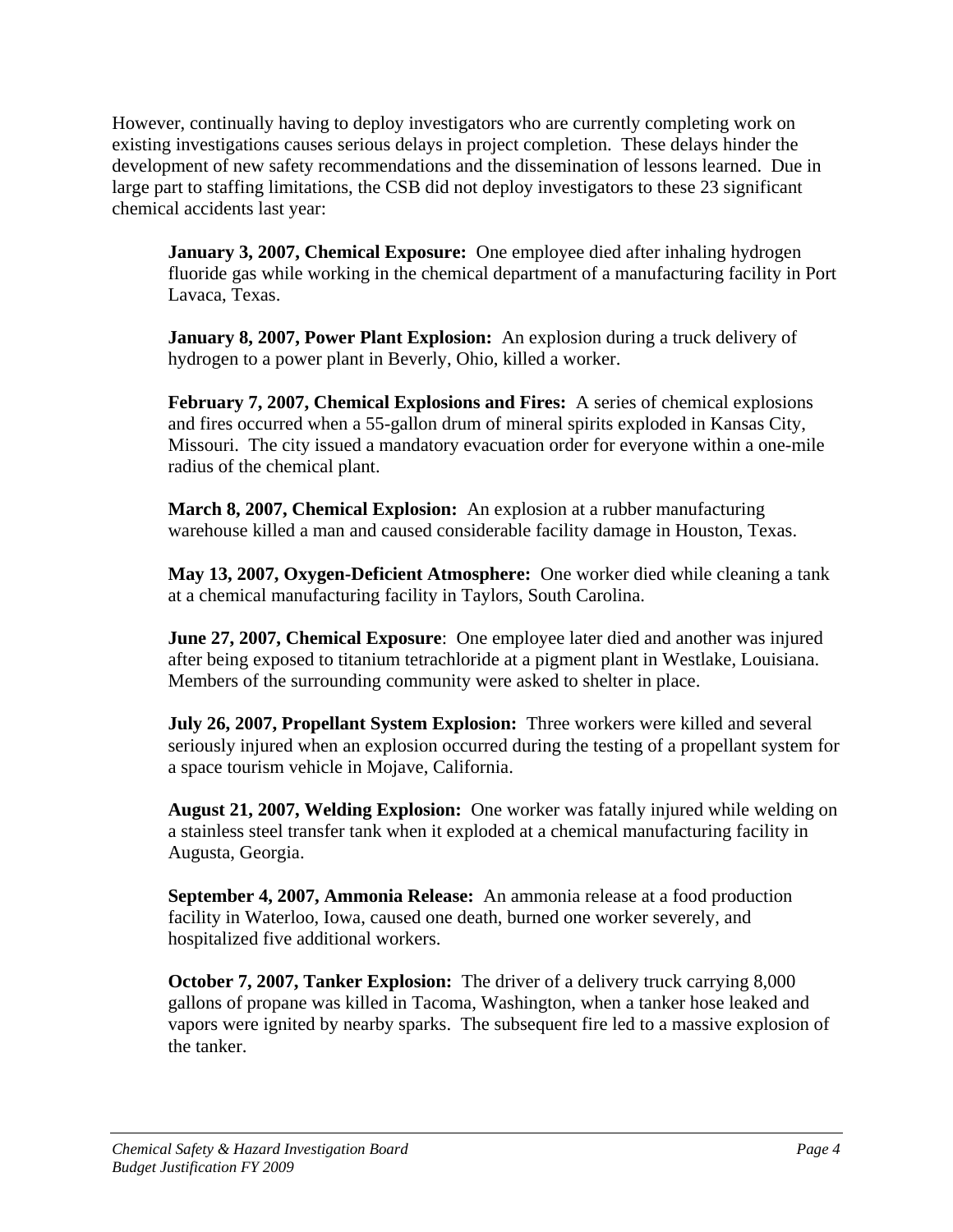**October 7, 2007, Chemical Release:** Thirty-five people were hospitalized when a rupture in the carbon dioxide distribution system at a food manufacturing facility led to an explosion and release of carbon dioxide and ammonia in Mayaguez, Puerto Rico. Approximately 2,000 people were evacuated.

**October 8, 2007, Methanol Fire:** A Huntsville, Alabama, college experienced a methanol fire during a science lab experiment demonstration, injuring three.

**October 15, 2007, Ammonia Release:** After a tank was filled, 1700 gallons of anhydrous ammonia leaked from a truck hose at an agricultural plant in Athena, Washington, resulting in a community evacuation.

**October 17, 2007, Hydrocracker Explosion:** A piping malfunction on a hydrocracker unit at an oil refinery caused an explosion in Billings, Montana. The hydrocracker is used to remove sulfur from distillate in order to produce diesel fuel.

**October 22, 2007, Hydrogen Sulfide Release:** Eight injuries resulted from the release of hydrogen sulfide during a vacuum truck operation at a Westlake, Louisiana, oil refinery.

**November 1, 2007, Hydrogen Sulfide Exposure**: Four fatalities resulted from the inhalation of hydrogen sulfide at a landfill in Superior, Wisconsin.

**November 2, 2007, Dust Explosion**: In Baltimore, Maryland, a dust explosion and subsequent fire at a landmark sugar refinery in the Inner Harbor burned one worker and required the evacuation of approximately 175 others.

**November 5, 2007, Flash Fire and Explosion:** Three employees at a chemical manufacturing facility in Anniston, Alabama, were injured after a flash fire and explosion occurred in a production unit for industrial heating fluid.

**November 8, 2007, Refinery Explosion and Fire:** A desulfurization unit fire at a Port Arthur, Texas, refinery was caused by an ignition in the furnace. Because of the explosion and fire, the refinery was operating at approximately 60 percent of capacity, or 165,000 barrels of crude processing compared with normal daily capacity of 265,000 barrels.

**November 9, 2007, Chemical Explosion**: A teenage worker was killed when chemicals ignited inside a storage area at a car rental facility in Lawton, Oklahoma.

**November 15, 2007, Vapor Explosion:** An explosion injured five refinery employees when vapors from a raw natural gas pipeline ignited during a welding operation at a facility in LaGloria, Texas.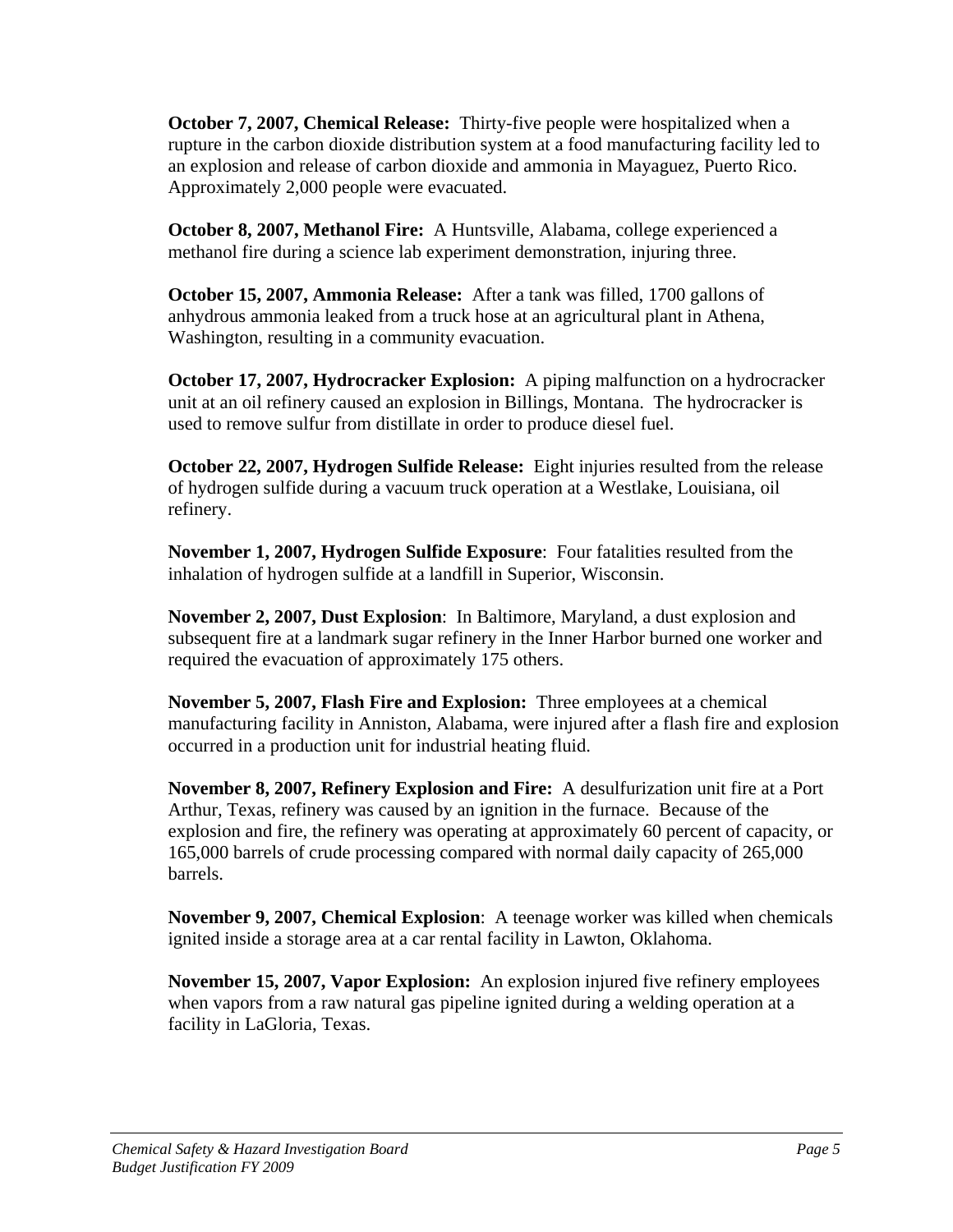<span id="page-7-0"></span>**November 29, 2007, Aluminum Facility Explosion**: One worker was fatally injured and six others were burned, some severely, in an explosion at a scrap aluminum smelter in Manchester, Georgia.

**December 1, 2007, Tank Fire:** A fuel oil tank fire resulted in the death of a refinery operator in St. Paul, Minnesota.

Although 31 chemical accidents likely warranted deployment of investigators, the agency's current investigative staff of 17 is barely sufficient to form three accident investigation teams, capable of deploying to only approximately 6-8 accidents each year. The Board simply has too few investigators and too few teams to conduct most of the work envisioned under its statutory authorization.<sup>[7](#page-7-1)</sup> In addition, the long-term shortage of investigators has potentially serious impacts resulting in fatigue, burnout, accumulation of large leave balances, and deferral of necessary training among CSB staff.

A fourth investigative team during FY 2009 will enable the CSB to deploy and conduct at least two additional accident investigations each year to promote the principles of chemical safety through lessons learned and recommendations. Additionally, the investigation process can be even more thorough in determining all accident causes, as set forth in the CSB's statutory mission.

Without a fourth investigative team, it is inevitable that there will continue to be serious accidents – many causing fatalities or life-threatening injuries – for which no public, root-cause investigations will occur. The lack of public investigations represents a significant lost opportunity for developing new findings and recommendations that could save lives in the future.

The Board has contributed to and supported the development of a new National Incident Management System (NIMS) element for Intelligence and Investigative functions and has a requirement for 10 Board and investigatory personnel to obtain SECRET level security clearances. The CSB is seeking funding support (\$3,800 - \$4,000 per employee) to provide necessary personnel security background investigations. There will also be a minimal fee of up to \$500 per employee paid to a third party to hold and manage CSB personnel security clearances. This total cost of approximately \$44,000 will allow the CSB to ensure properly cleared personnel are available to effectively engage in maximum information exchanges. Otherwise, under certain circumstances involving access to classified information, CSB personnel will be barred from discussions.

## *Expanding Outreach Efforts*

Under the CSB Strategic Plan for FY 2007-2012, the agency established a new strategic goal for the broad dissemination of its findings, recommendations, and lessons learned among a multitude of stakeholders. The Board recognizes that a potent tool for achieving the agency's mission is

<span id="page-7-1"></span> $\overline{a}$  $^7$  A 1989 version of the legislation creating the CSB authorized \$12 million in annual funding for the Board, equivalent to about \$20 million in today's dollars.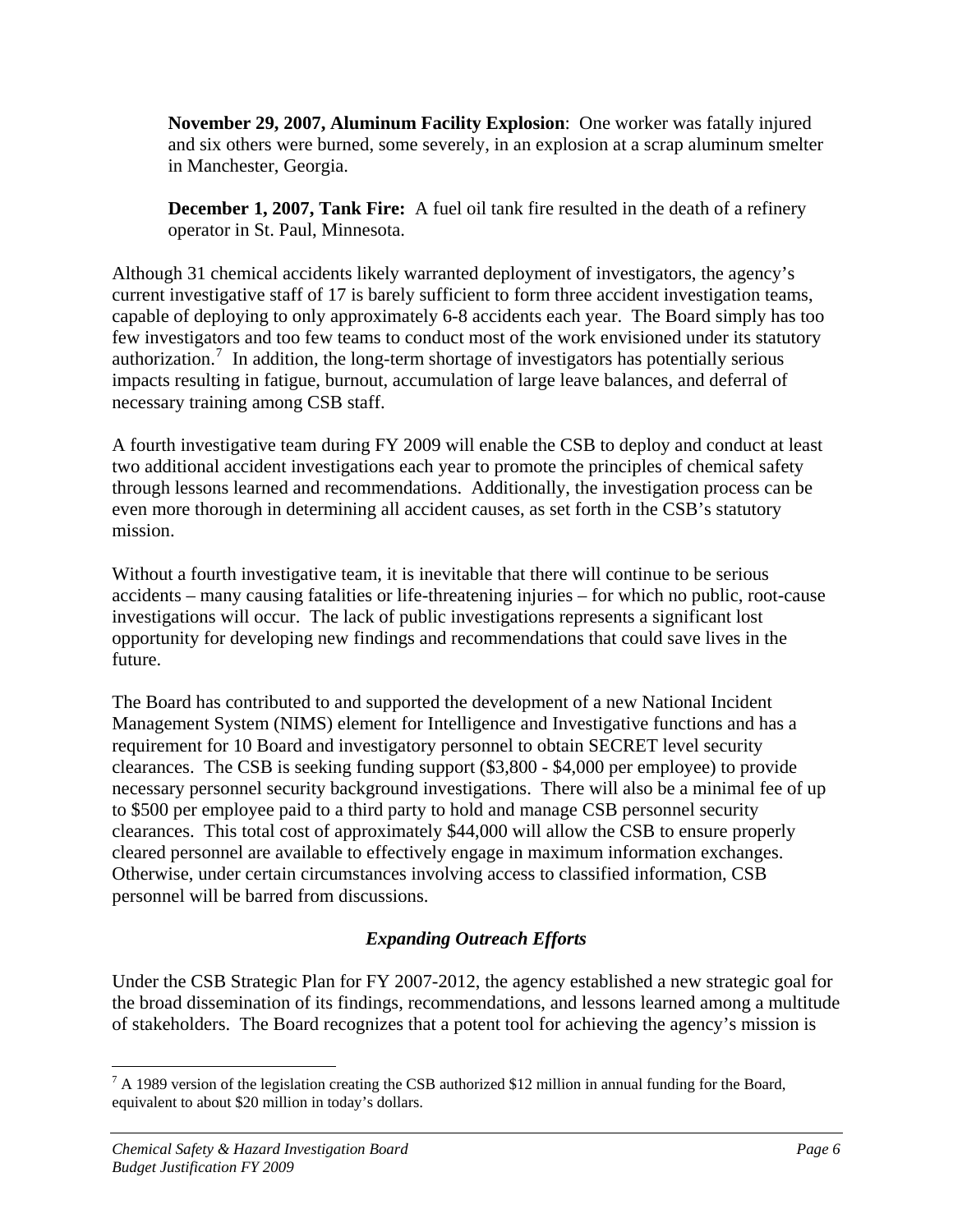more widespread awareness of the causes of chemical accidents and the measures that can prevent them. The agency's vision for outreach is that one day, the CSB's findings and recommendations will be able to reach the majority of all companies, agencies, and other organizations operating with hazardous chemicals so that they all can benefit.

In late 2005, we began complementing our lengthy written reports with short, computeranimated safety videos. These videos can be viewed or downloaded over the Internet or obtained free of charge by filling out a web-based request form. The videos are also provided at speaking engagements of board members and staff, and through file sharing sites like YouTube and Apple iTunes.

The FY 2009 budget request seeks an increase of \$250,000 to formalize the funding for production of approximately seven short safety videos based on CSB investigations. As noted in the FY 2008 House Report 110-187:

The Committee agrees that the availability of videos will facilitate improvements in training, engineering and process design and help to prevent multiple tragic and costly workplace accidents around the country.

However, the FY 2008 budget, as enacted, did not include any funding specifically for the video program.

The response to the video program has been remarkable. For each person who accesses one of the CSB's written reports, roughly a hundred people watch the videos and use them for improved training, engineering, and process design. Since the program was launched in December 2005, the safety videos have been viewed almost a million times over the Internet, and the CSB has distributed more than 40,000 DVD copies to large and small companies, labor unions, and trade organizations.

The agency has received DVD requests from 40 companies on the 2007 Fortune 100 list – including food, automotive, insurance, and electronics giants as well as all the nation's largest oil and chemical companies. The CSB has received video requests from 47 of the top 50 U.S. chemical companies as ranked by *Chemical and Engineering News*, including all but one of the 17 chemical companies listed on the Fortune 500. Thousands of fire chiefs, marshals, and first responders are also using the videos for training to protect themselves from hazardous material accidents.

Companies that receive the safety videos, their employees, and the communities where they operate share a strong interest in avoiding major chemical accidents that cost lives, tarnish reputations, destroy production capacity, and often result in expensive litigation. But many companies, particularly smaller businesses, are not aware of all high-consequence, lowprobability risks they face in operating their facilities, characteristic of the accidents the CSB investigates.

For example, major industrial dust explosions are rare events but when they occur, they can cause multiple fatalities and destroy or damage large facilities. The culprit is often a thin layer of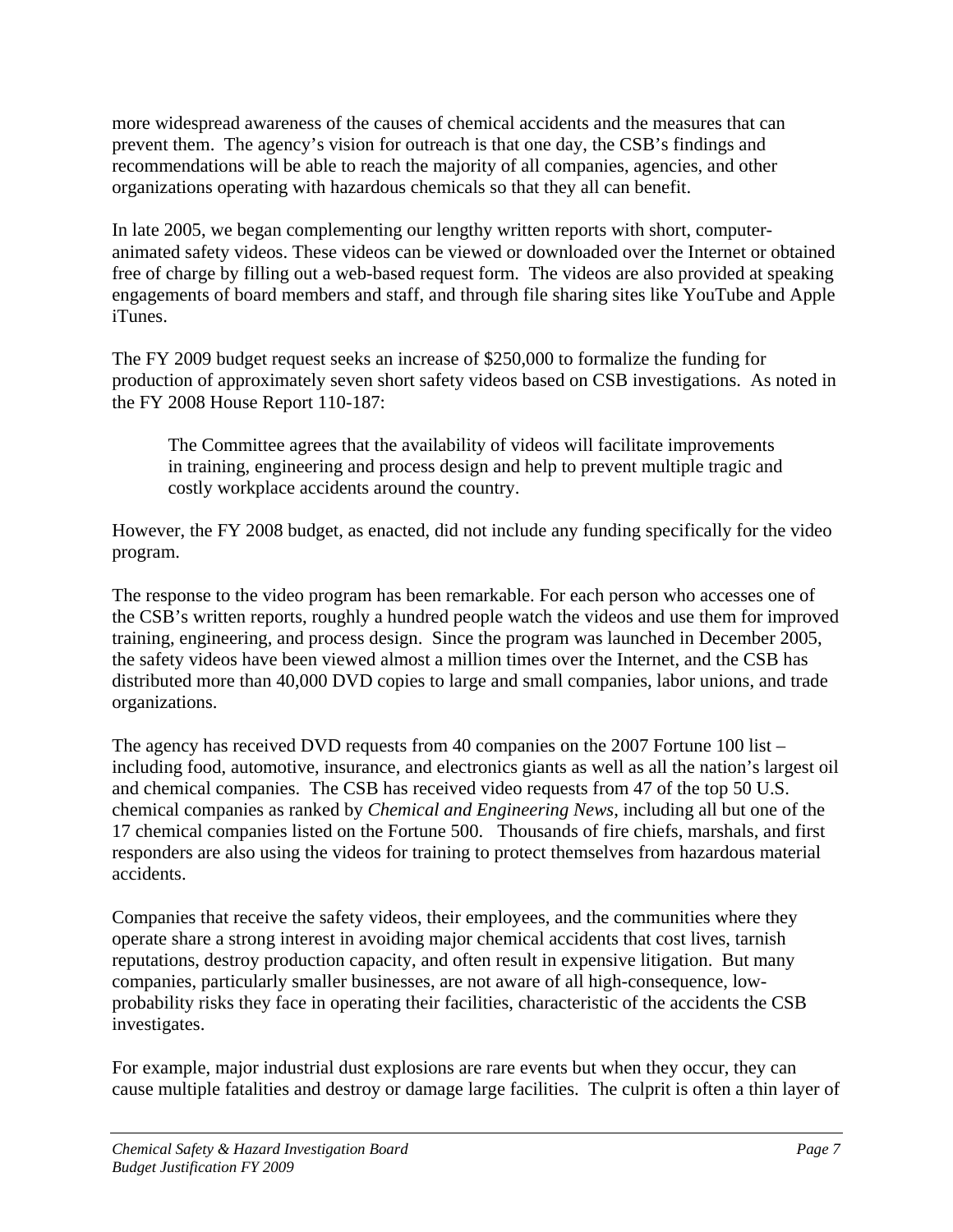<span id="page-9-0"></span>accumulated combustible powder, such as a fine resin dust, in concealed or hard-to-reach places. A minor event can then dislodge and ignite the accumulated dust, causing a disastrous explosion.

This hazard was responsible for devastating explosions in North Carolina and Kentucky in 2003 that cost 13 lives and caused tens of millions in property damage. In both cases, the companies were not fully aware of the catastrophic nature of the combustible dust hazard. If they had been, they would likely have taken relatively inexpensive control and housekeeping measures before the tragedies occurred.

While outreach is a shared responsibility among many federal agencies involved in chemical safety, the CSB has a unique body of knowledge and insight gained from its approximately 50 detailed accident investigations and safety studies. The agency's experience over the past several years is that modest and achievable outreach campaigns can greatly increase the dissemination of its reports, findings, and recommended safety practices.

At costs that are a fraction of those expended on the investigations themselves, the agency can effectively disseminate its safety information to thousands of facilities and millions of individuals in locations all over the world. The CSB's outreach programs have reached not only the traditional audiences in the oil and chemical industries but also hospitals, national parks, nuclear power plants, schools and universities, fire departments, and many other organizations. Perhaps most importantly, outreach efforts provide communities around the country with essential information they need to promote improved safety at chemical facilities in their midst.

The CSB funded the initial group of experimental videos by reallocating funds from its existing public affairs program, temporarily decreasing the number of community public meetings, and reprogramming unspent compensation from vacant board seats and other sources. Since the videos have been shown to be the most popular and widely used CSB products by far, the Board proposes establishing an official safety video production funding line in FY 2009. The budgeted cost of each video, including computer animation, production, and editing, is approximately \$35,000.

## *Knowledge Manager*

As the CSB approaches a decade in existence, it houses a substantial amount of information including investigation and recommendation records, correspondence, staff experience, and incident data. Recently, most investigative records have been scanned and managed electronically using a commercial software package. However, there is no central manager for this program or any formal set of procedures for its use. The CSB therefore seeks funding for one full-time knowledge manager position, at a cost of \$98,000.

With each passing year, hundreds of thousands of pages of new investigative information flow into the agency. In the BP investigation alone, millions of pages of documents were provided to the agency by BP and other parties. The management of such vast quantities of information is beyond the unassisted skills of the agency's approximately 40 staff.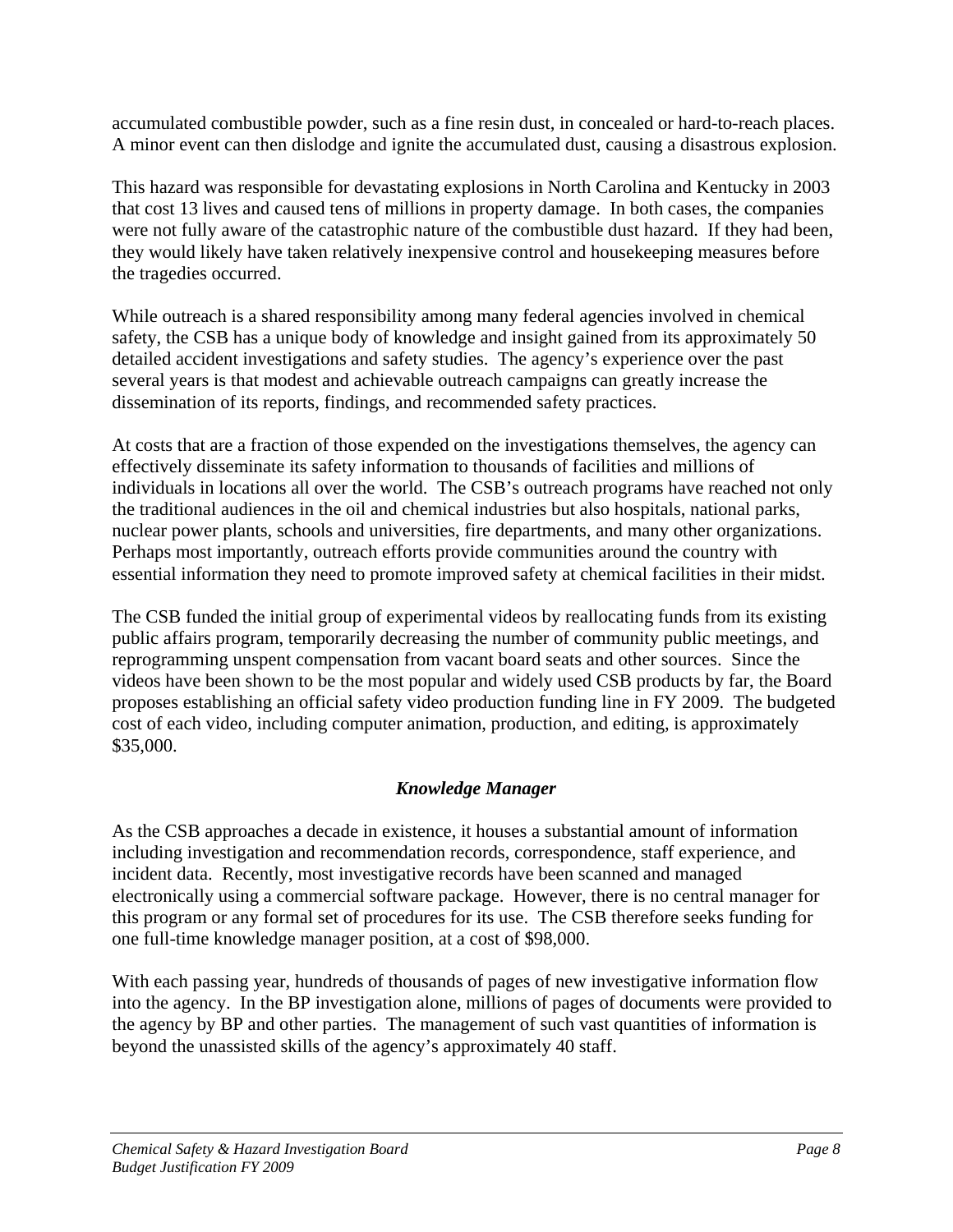<span id="page-10-0"></span>Knowledge management can have many benefits, including better generation, dissemination, and accessibility of information; developing better shared understanding of existing information; and filtering shared understandings into degrees of potential value. A knowledge manager, in addition to facilitating more organized electronic recordkeeping, will assist the agency in making electronic discovery requests to various parties in an investigation, which is an increasingly common and necessary investigative tool. In addition, the knowledge manager can help ensure compliance with information security and privacy requirements of the Federal Information Security Management Act (FISMA). The CSB also faces an ever growing volume of Freedom of Information Act (FOIA) requests for its investigative information. Better organization of CSB investigative records will improve the speed and efficiency of the FOIA process.

Finally, the knowledge manager will also be positioned to mine the CSB's existing reports and documents for common themes or issues, to which the agency should draw public or stakeholder attention.

#### *Fixed Cost Increases*

Since FY 2000, the CSB has obtained accounting, procurement, and travel services under an interagency agreement with the Bureau of the Public Debt (BPD) of the Treasury Department, and this agreement maintains a critical continuity in operations that the CSB depends upon. Late in FY 2007, the BPD advised the Board and other agencies that it will be significantly increasing its pricing in future years. According to BPD officials, the increases are due to accounting system changes that will directly assign shared costs to customers. In addition, the BPD has incurred higher costs to meet mandates from improved physical and IT security. Finally, the BPD is establishing a capital operating reserve which it will use to offset future system improvements and IT initiatives.

The following table shows the current and projected costs for the services the Board obtains from BPD:

| <b>Fiscal Year</b> | <b>Amount</b> | <b>Increase</b> |
|--------------------|---------------|-----------------|
| 2007               | 300,360       | n/a             |
| 2008               | 327,500       | 27,140          |
| 2009               | 450,275       | 122,775         |
| 2010               | 472,788       | 22,513          |

#### *Future Issues*

Rental of office space is a major component of the CSB budget, accounting for approximately \$773,000 in FY 2009. For almost ten years, the CSB has been located in commercial office space in downtown Washington, DC. During FY 2010, the agency's ten-year lease is set to expire. With continued strong demand for office space in the Washington metropolitan region, the agency anticipates that rental costs may more than double beginning in FY 2010, whether or not the agency decides to relocate to a different building. The CSB is evaluating cost effective alternatives and possible lease renegotiation prior to 2010 in order to control increases in rent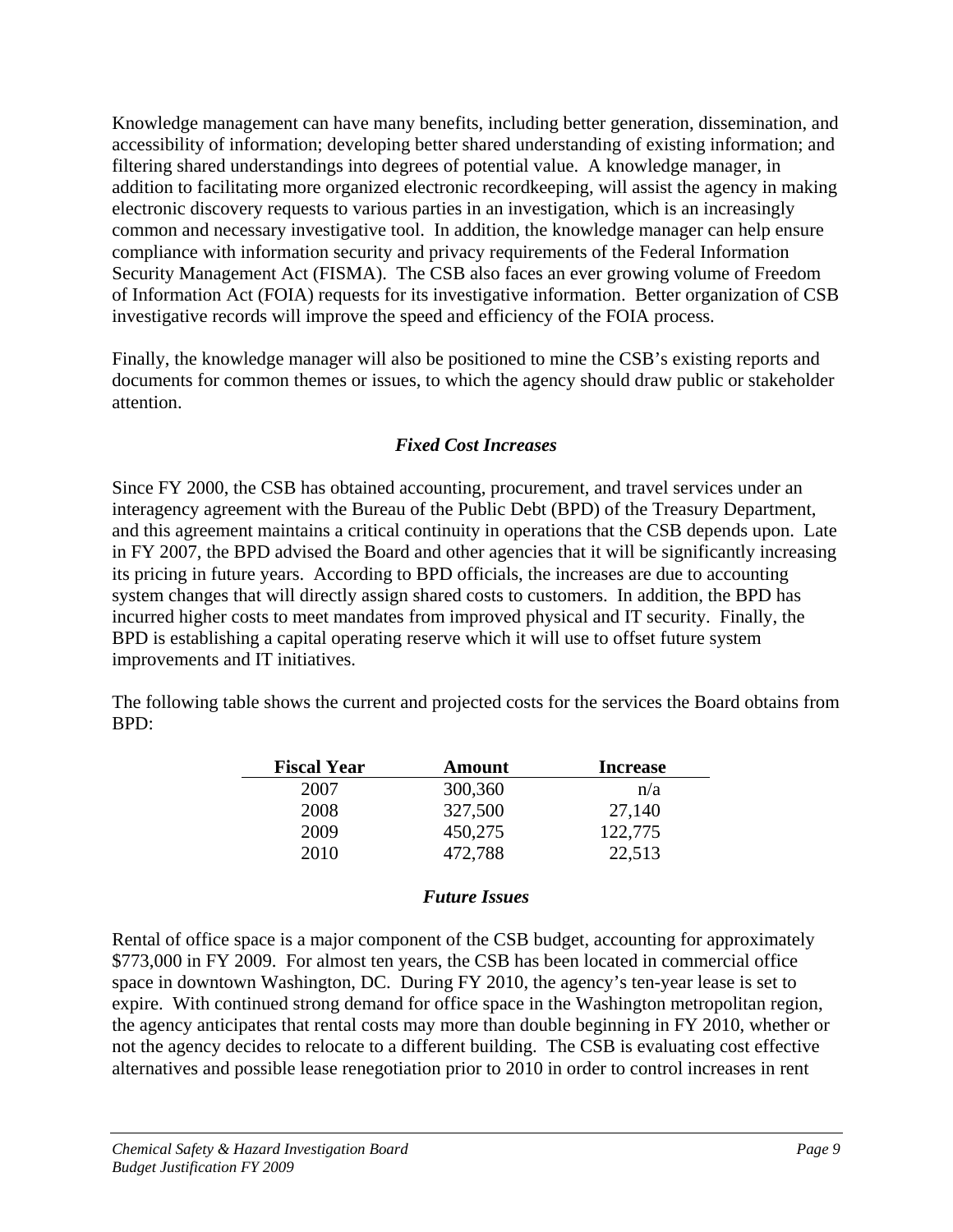<span id="page-11-0"></span>over the next decade. The CSB will keep Congress and the Office of Management and Budget informed on the outlook for its space rental costs for FY 2010 and succeeding years.

#### *Status of Emergency Fund*

The CSB currently has a no-year emergency fund for investigations totaling \$844,000. The agency is not currently requesting any change to this fund. Thus far, the CSB has been able to fund investigation costs through reprogramming of existing funds without drawing down the emergency fund. Should the need arise for the Board to draw upon the fund due to an emergency circumstance, the agency will immediately inform Congress and the Office of Management and Budget.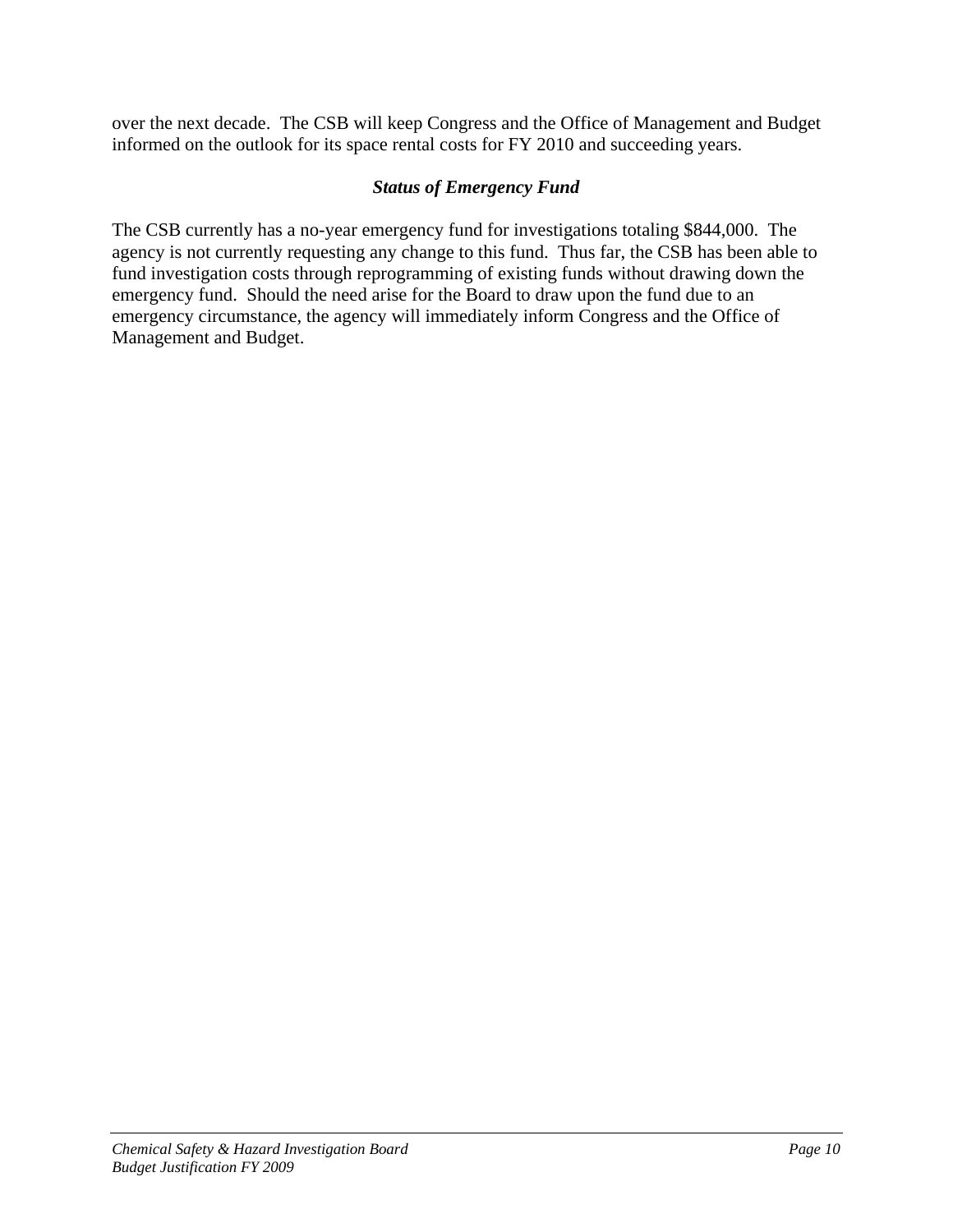# **Conclusion**

<span id="page-12-0"></span>The Board's modest budget is literally dwarfed by the costs – both human and financial – of the accidents it investigates. The CSB's last five years have been at least three times as productive as the first five. This tripling of productivity occurred on an annual budget that essentially remained flat for the entire five-year period. The 2002 budget of \$7.8 million is equivalent to about nine million in today's dollars – just 1.7% less than the current appropriation. For FY 2009, the Board seeks an additional investment in its mission, which the agency will repay by further strengthening its vital safety efforts in workplaces and communities.

Over the past two and half years, the CSB's value to the nation has been demonstrated as never before. The Board's investigation of the tragic explosion at the BP Texas City refinery has had and continues to have an international impact. Major multinational corporations and their workforces are benefiting from the Board's safety findings through better facility siting, enhanced process safety measures, elimination of unsafe equipment, and greater attention to maintaining favorable safety cultures and effective corporate oversight. Furthermore, the CSB's efforts at broadly disseminating its findings are succeeding to an unprecedented degree, with hundreds of thousands of oil and chemical executives, managers, and workers using the Board's products in their front-line efforts to prevent major accidents.

The CSB Safety Videos DVD provides a graphic overview of the kinds of investigations the CSB does, and the recommendations that have resulted – all aimed at chemical accident prevention. Thousands of positive comments from all industry sectors have been received on the effectiveness of the videos. The establishment of a formal funding line for this outreach program will enable the CSB to share its lessons learned for the prevention of fatalities and injuries caused by tragic chemical accidents.

The CSB seeks support in this budget justification to accommodate increasing costs, a new investigative team, formalized funding for outreach, and future needs of the agency. This increase will be a wise investment that benefits U.S. industries, workers, and communities.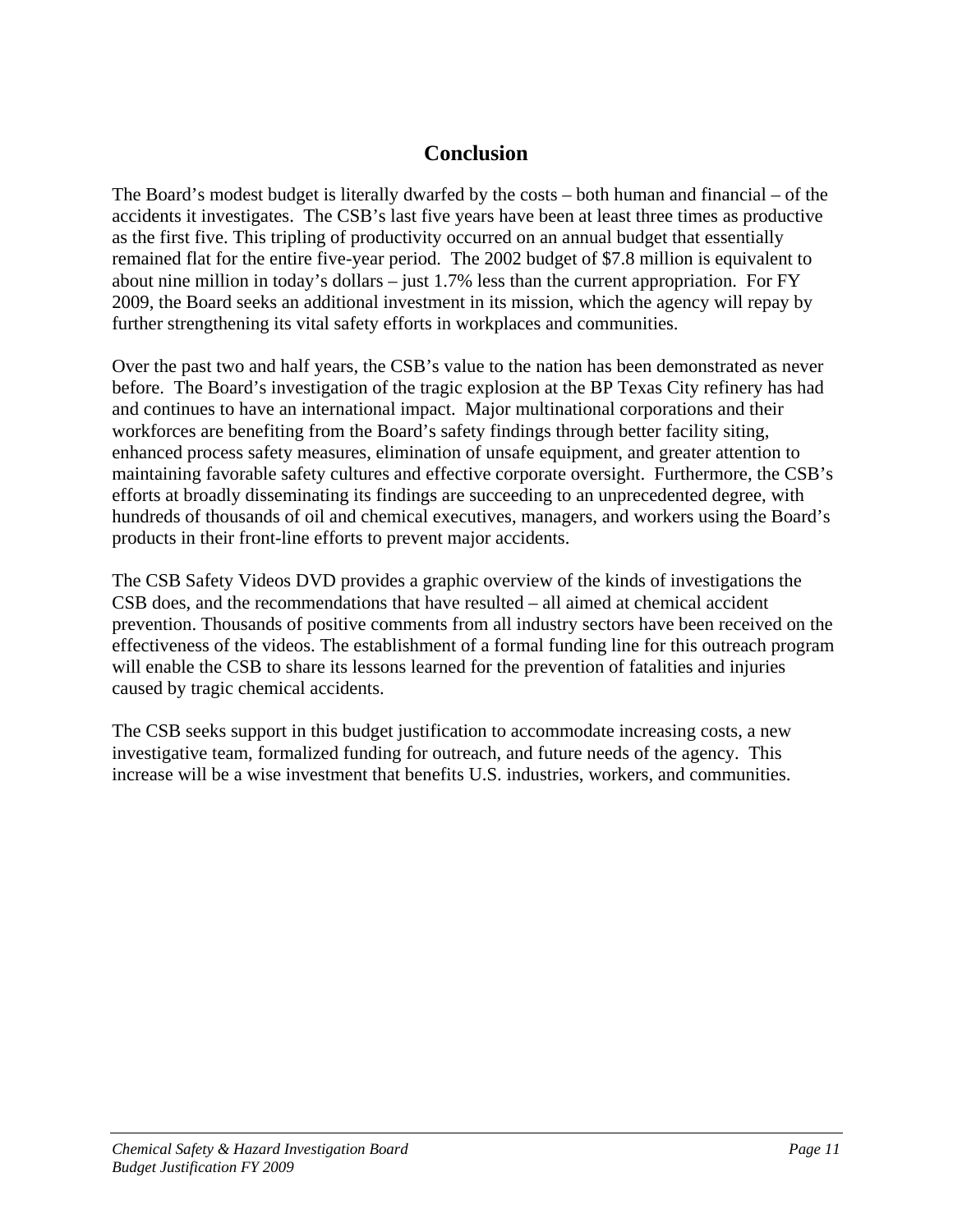#### **Appendices**

# <span id="page-13-0"></span>**Appendix A: Recent Major Activities of the Chemical Safety and Hazard Investigation Board**

The numerous potentially fatal accidents investigated by the CSB occur across a variety of industries including petrochemicals and refining, chemical manufacturing, gas distribution, wastewater treatment, and ink manufacturing. In 2007, the CSB deployed to the chemical accidents below.

#### *Deployments to Accident Sites*

**January 30, 2007, Propane Tank Explosion:** Four people died and five people were seriously injured when gas from a leaking propane storage tank exploded at a convenience store in Ghent, West Virginia. Among the dead were two volunteer firefighters who responded to initial reports of the leak, only to fall victim when the gas cloud exploded. The CSB investigation is examining evacuation and emergency response procedures, propane tank and valve safety, and training requirements for propane gas fitters.

**February 16, 2007, Propane Release and Fire:** Three workers were seriously burned when a propane release and fire occurred in a processing unit at the Valero refinery in Sunray, Texas. This important facility supplied gasoline to the U.S. Midwest and was forced to shut down completely for several months, causing regional gasoline prices to increase sharply. In addition, toxic chlorine gas was released when the fire engulfed several chlorine storage tanks used for water treatment. The CSB investigation is examining what equipment failures caused the propane to be released and ignited, why the failures occurred, and what can be done to mitigate the effects of such fires in refineries.

**July 17, 2007, Chemical Solvent Explosion:** An explosion at a solvent distribution facility in a Wichita, Kansas, suburb forced officials to ask for the evacuation of approximately 6,000 people. Tank fragments rocketed from the facility, causing damage off site. A CSB investigative team was deployed and is examining practices to ensure safer loading and unloading of flammable liquids and to mitigate the consequences of tank farm fires.

**July 25, 2007, Gas Cylinder Explosions:** CSB investigators were deployed to the site of major explosions and a fire at a Dallas gas cylinder distributor, which caused three injuries, destroyed the facility, and forced the temporary closure of major downtown highways when cylinder fragments were hurled over a wide area.

**August 9, 2007, Acetylene Fire:** Approximately eight hundred employees were evacuated when a fire occurred on an acetylene delivery trailer at a drill bit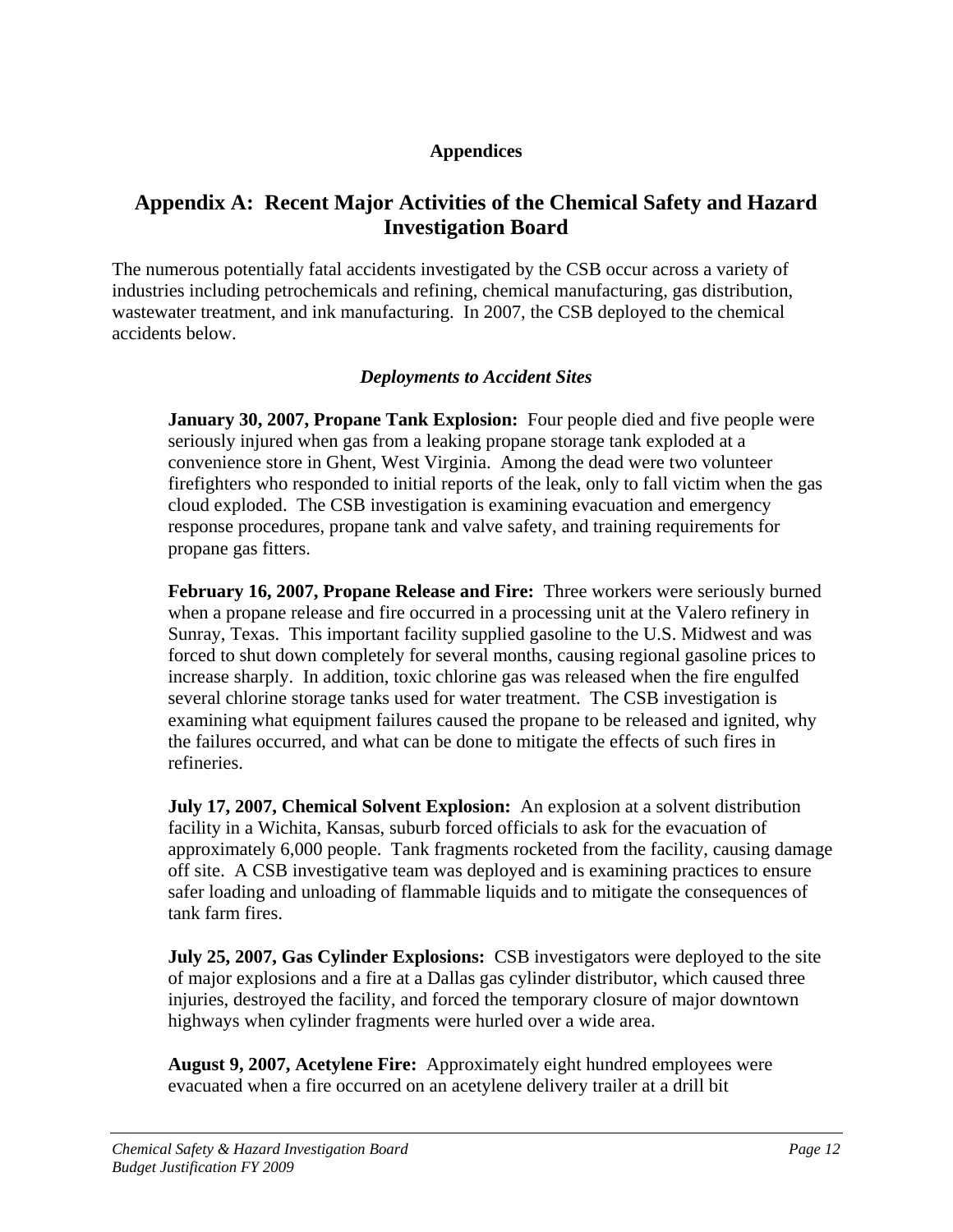<span id="page-14-0"></span>manufacturing facility in a Houston suburb. An investigative team from the CSB deployed to the site to examine the involvement of a similar delivery trailer as the fire that occurred in Dallas on July  $25.^8$  $25.^8$ 

**October 3, 2007, Chemical Solvent Explosion:** The CSB deployed to Georgetown, Colorado, where a chemical fire killed five workers in an underground pipeline at a hydroelectric plant. The fatally injured workers had become trapped deep underground when a fire ignited during an operation to coat the inside of a four foot diameter pipe with epoxy. The underground pipe is several thousand feet long and connects a reservoir with electricity-generating turbines.

**October 29, 2007, Chemical Solvent Fire:** Investigators from the CSB were deployed to the site of a solvent fire at a distribution facility in Des Moines, Iowa. The fire occurred during a loading operation and led to an evacuation and the closure of major roadways. The CSB is also investigating the July 17 solvent fire that heavily damaged another distribution facility owned by the same company in Kansas, causing the evacuation of thousands of residents and sending projectiles into the surrounding community.

**December 19, 2007, Reactive Chemical Explosion:** A CSB investigative team flew to Jacksonville, Florida, where a chemical reactor ruptured and exploded, killing four people and injuring 33 others. The facility, which manufactured the gasoline additive MCMT, was devastated by the explosion, estimated to have the force of approximately 2,000 pounds of TNT. Workers in other businesses were also injured by the powerful shock wave, which caused structural damage to buildings off site.

#### *Major Public Meetings and Events*

**January 16, 2007, CSB-recommended Baker Panel Report:** An independent review panel – chaired by former Secretary of State James A. Baker III and created by BP in response to an urgent recommendation of the CSB – issued a 374-page final report that found safety problems at all five of BP's North American refineries. The safety problems included inadequate maintenance, near-miss investigation, training, staffing, and investment. Pointing to a lack of process safety leadership at the highest levels of BP, the panel issued 10 major recommendations to the company, including recommendations to the global board of directors for greater safety accountability.

**March 20, 2007, Public Meeting on Final Investigation Report on BP Accident:** The CSB held a public meeting for the release of its final investigation report on the fatal 2005 explosion at the BP Texas City facility that killed 15 workers and injured 180 others. The meeting was attended by over 200 community members and others in Texas City.

<span id="page-14-1"></span> $\overline{a}$  $8$  The CSB announced in January 2008 that since both the Dallas and Houston accidents involved acetylene delivery trailers, the NTSB will carry forward the investigation.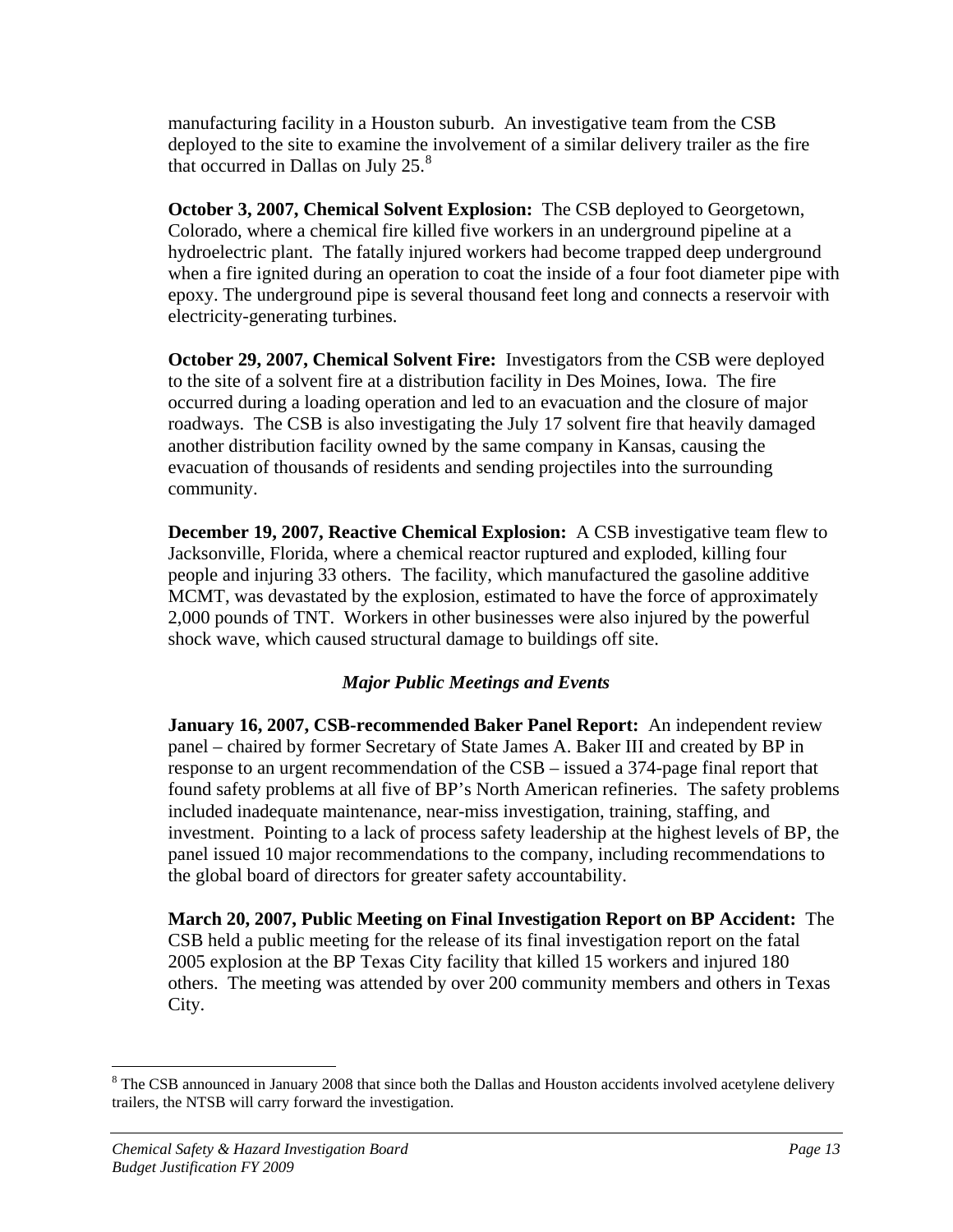**May 9, 2007, Community Meeting on Danvers Solvent Explosion:** At a CSB community meeting in Danvers, Massachusetts, investigators concluded that the November 2006 explosion at an area ink and paint company was most likely caused by the inadvertent overheating of solvents left stirring overnight in an unsealed mixing tank, releasing a flammable vapor cloud. Investigators found that the facility lacked adequate ventilation systems and did not comply with federal and state codes. Approximately 200 people attended the hearing, including many who had lost the use of homes and businesses due to the blast.

**March 22, 2007, Testimony at Congressional Hearing:** The House Committee on Education and Labor convened a hearing on "The BP-Texas City Disaster and Worker Safety." The Chairman<sup>[9](#page-15-0)</sup> told the committee there should be increased oversight of the oil refining industry by OSHA.

**May 16, 2007, Testimony at Congressional Hearing:** The oversight subcommittee of the House Committee on Energy and Commerce conducted hearing entitled "2006 Prudhoe Bay Shutdown: Will Recent Regulatory Changes and BP Management Reforms Prevent Future Failures?" The testimony stated that the CSB investigation of the Texas City accident and a separate investigation of the Prudhoe Bay accident both found deficiencies in how BP managed the safety of process changes. For example, abnormal startups were not investigated and became routine, while critical equipment was allowed to decay.

**May 24, 2007, Testimony at Congressional Hearing:** The House Committee on Education and Labor Subcommittee on Workforce Protections held a hearing entitled "Workplace Safety: Why do Millions of Workers Remain Without OSHA Coverage?" The Board's written testimony called for new measures to cover America's public employees under OSHA standards. The testimony cited the CSB's investigation of a January 2006 methanol fire and explosion at a Florida municipal wastewater treatment plant that killed two public employees and seriously injured a third.

**July 10, 2007, Testimony at Congressional Hearing:** The CSB's authorizing subcommittee in the Senate Committee on Environment and Public Works convened a hearing on "Lessons Learned from Chemical Safety Board (CSB) Investigations, Including Texas City, Texas." The CSB's testimony discussed how federal regulatory oversight of the petrochemical industry could be strengthened.

**December 20, 2007, CSB Commends New York City Fire Code Overhaul:** In December 2007, New York City announced that, after a three-year review process, it is adopting the International Fire Code to regulate fire and hazardous material safety in the city. Four years earlier, the CSB called upon New York City to revise its nearly 90-year old-fire code following a CSB investigation into 2002 chemical explosion at a downtown

 $\overline{a}$ 

<span id="page-15-0"></span> $9^9$  Carolyn W. Merritt, then-chairman of the CSB, was the opening witness at all three hearings. Chairman Merritt's five-year term expired on August 2, 2007; the position is currently vacant pending Senate action on the president's nomination of a new chair. The Board has followed its standing procedures by delegating the chairperson's responsibilities on an interim basis to one of the sitting members.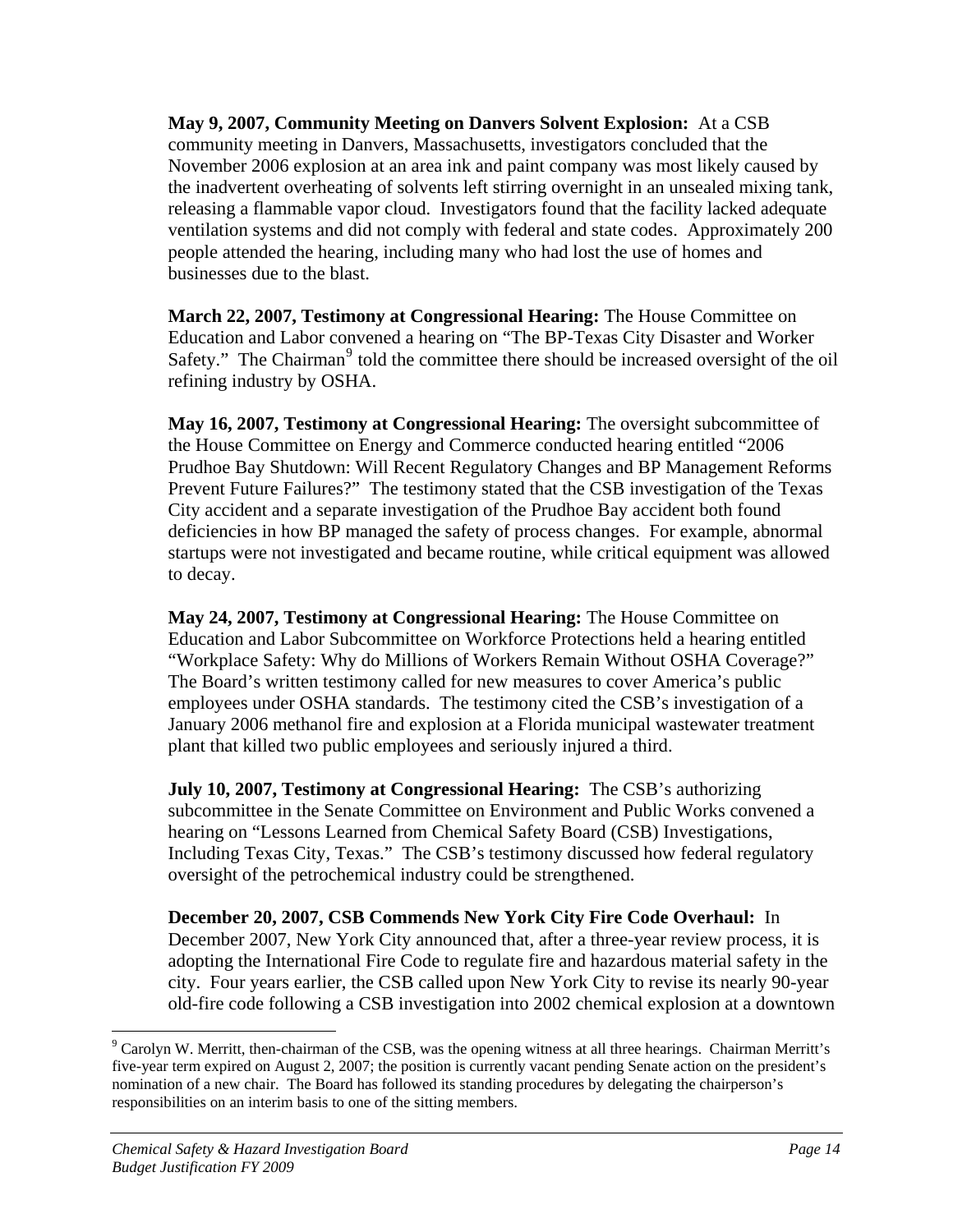<span id="page-16-0"></span>sign manufacturer. The accident injured 36 people and caused extensive building damage. Firefighters were among the injured. The CSB's investigation concluded the accident occurred when employees improperly mixed hazardous material and that the New York City Fire Code did not adequately address storage, handling and use of hazardous chemicals. The CSB commended the code overhaul at an FDNY public meeting in Brooklyn.

#### *Reports and Videos Issued*

In calendar year 2007, the CSB released eight investigation reports or bulletins and three new safety videos, including a detailed video on chemical reaction hazards in industry. These products contain significant new recommendations to federal, state, and industry bodies.

**March 6, 2007, Final Report and Video on Fatal Vinyl Chloride Explosion:** The CSB issued its final report on a 2004 explosion at a PVC manufacturing facility in Illiopolis, Illinois. Five workers died, and the facility was heavily damaged and never reopened. The CSB concluded that a worker had mistakenly bypassed a safety interlock on a vessel filled with flammable vinyl chloride, resulting in a release. The investigation also found that the company had experienced other similar incidents and the facility lacked important safeguards to prevent such mistakes. Coinciding with the final report, the CSB issued a new computer animated safety video to educate others in industry about the importance of designing facilities to minimize the effects of human errors.

**March 13, 2007, Final Report and Video on Fatal Methanol Fire:** The CSB's final report on a Daytona Beach, Florida, wastewater plant explosion in 2006, was issued at a news conference in Tallahassee. The report called on the Florida governor and legislature to enact OSHA protections for state and local public employees. The Board also called on the National Fire Protection Association to revise the national fire code to further restrict the use of plastic piping for flammable liquid systems; fracturing of plastic pipe contributed to the severity of the fire in Daytona Beach. The CSB released a new safety video focusing on the accident, which was distributed to the public and to all the members of the Florida state legislature.

**March 20, 2007, Final Report on BP Texas City Explosion:** The March 2005 explosion during the restart of a refinery unit killed and injured 15 people in nearby work trailers and cost billions of dollars in victims' compensation, property damage, and lost production. In addition, 180 people were injured. Almost three years after the explosion, gasoline production remains depressed at the refinery - the nation's third largest – contributing to the ongoing hardship of America's driving public.

The Board uncovered extensive evidence of a flawed safety culture that tolerated nearmiss accidents for many years, failed to invest adequately in safety, and allowed budget cuts that compromised training, staffing, and maintenance. The Board recommended stronger OSHA enforcement at refineries, new standards for preventing operator fatigue and measure process safety using indicators, and safer disposal systems for flammable hydrocarbons.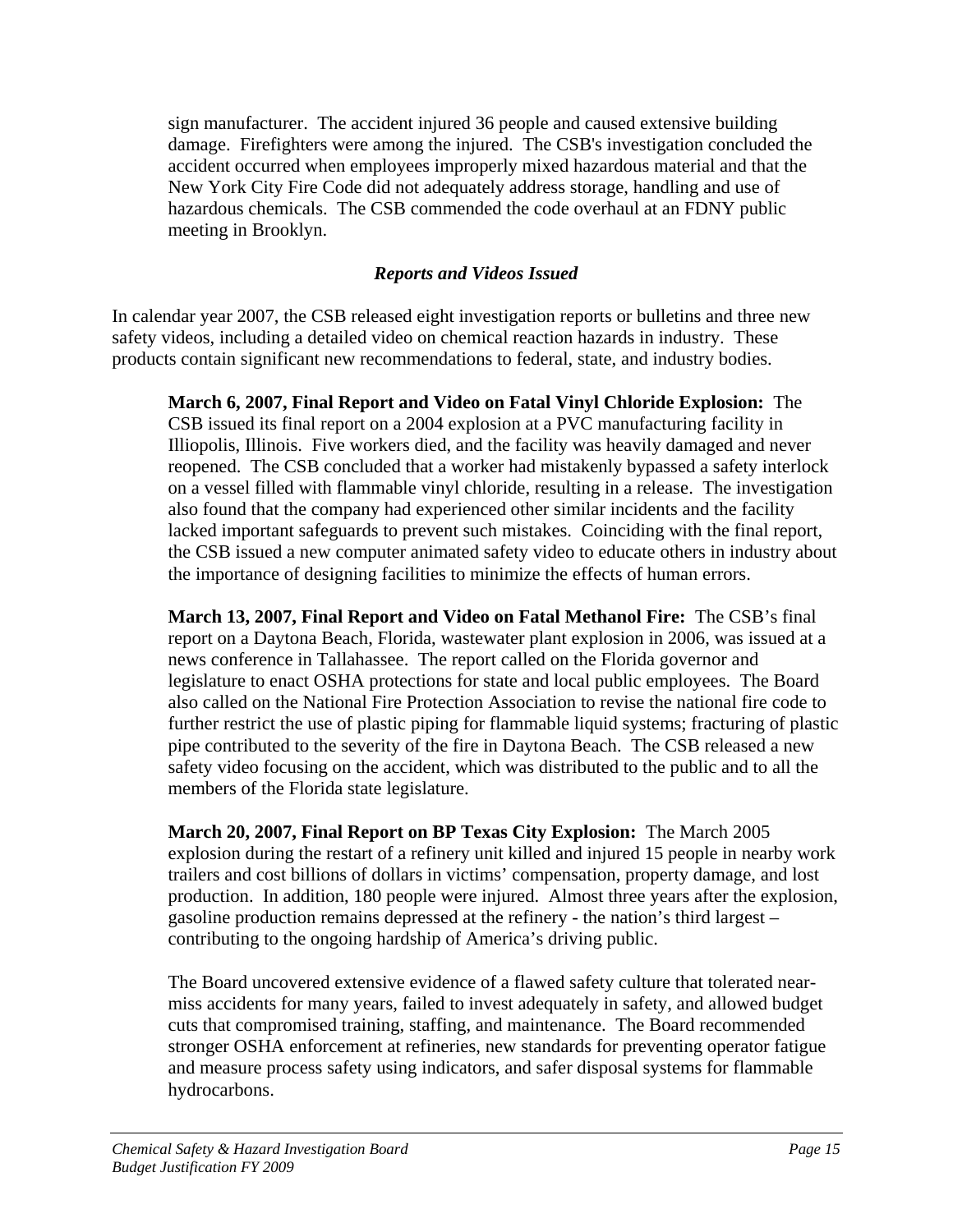In October 2005, the CSB recommended new industry standards to protect workers in trailers from fire and blast dangers. In June 2007, the American Petroleum Institute (API) issued a new guidance document, which for the first time establishes industry-wide minimum setback distances for trailers away from process hazards. In addition, OSHA responded to the CSB's investigation and recommendations by establishing a new special emphasis enforcement program for oil refinery process safety.

**April 10, 2007, Final Report on Fatal Solvent Explosion:** In a final report issued at a news conference in Chicago, the CSB found that inadequate building code reviews and evacuation plans were among the causes of a fatal explosion at an Illinois concrete products firm. In June 2006, a bystander was killed and two employees were injured when solvent vapors escaped from an open-top heated mixing tank that lacked appropriate ventilation equipment. The report called on OSHA to require employers to conduct practice evacuation drills at least annually.

**June 12, 2007, Final Report on Fatal Oilfield Explosion:** The CSB's final case study report on an oilfield explosion that killed three contract workers in Mississippi in June 2006 found unsafe work practices, including a failure to seal off a tank containing flammable vapors before initiating high-temperature welding. The Board called on the Mississippi State Oil & Gas Board to establish a program to identify and refer unsafe operations to OSHA and called on the regional OSHA office to establish an enforcement emphasis program for oil and gas production facilities.

**June 14, 2007, Safety Bulletin and DOT Recommendation on Chlorine Emergency Shutdown:** The CSB released a safety bulletin warning that a number of chlorine railcar transfer systems around the country lack effective detection and emergency shutdown devices, leaving the public vulnerable to potential large-scale toxic releases. The Board recommended that the U.S. Department of Transportation (DOT) require facilities that unload chlorine railcars to install remotely operated emergency isolation devices to quickly shut down the flow of chlorine in the event of a hose rupture or other failure in the unloading equipment. The safety bulletin cited two previous incidents of accidental chlorine releases that occurred as a result of ruptured transfer hoses.

**June 27, 2007, Safety Advisory and Urgent Recommendation on Unspent Oxygen Generators:** The CSB issued a new safety advisory concerning the dangers of transporting and handling unspent aircraft chemical oxygen generators – similar to those that caused the 1996 ValuJet airline crash in the Everglades. CSB investigators found that unspent oxygen generators most likely contributed to the rapid spread of the hazardous waste facility fire that forced the evacuation of thousands of residents from Apex, North Carolina, in October 2006.

**July 31, 2007, Final Report and Video on Fatal Reactive Chemical Explosion:** The CSB issued its final report on a fatal chemical explosion at a North Carolina chemical plant in January 2006. The report traced the runaway chemical reaction caused by an increase in product batch size that was undertaken without adequate testing, review, or oversight. The Board accompanied the report with a new, 20-minute safety video on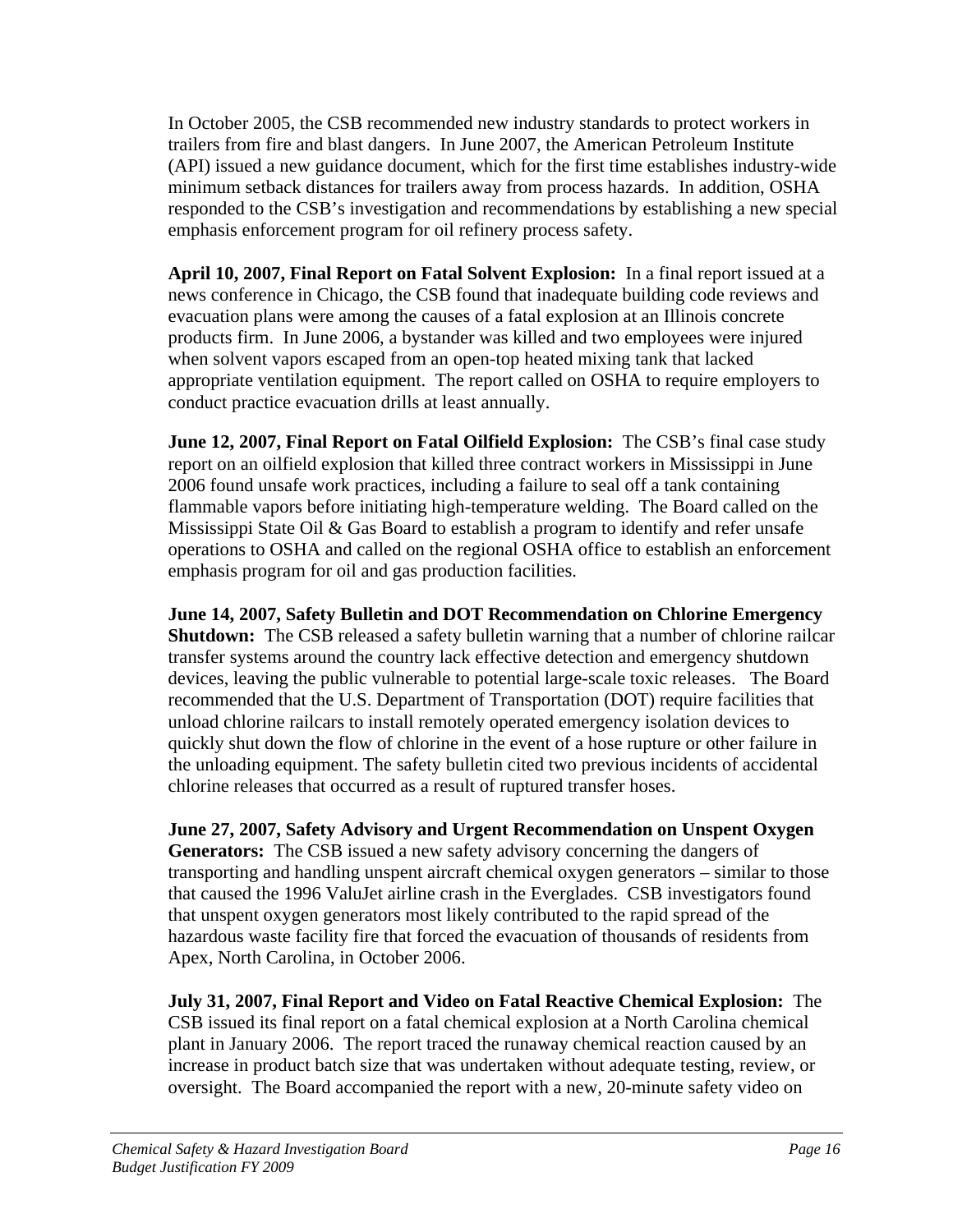reactive chemical hazards, including computer animations of four reactive accidents investigated by the CSB. The video immediately found a large worldwide audience in the chemical and process industries.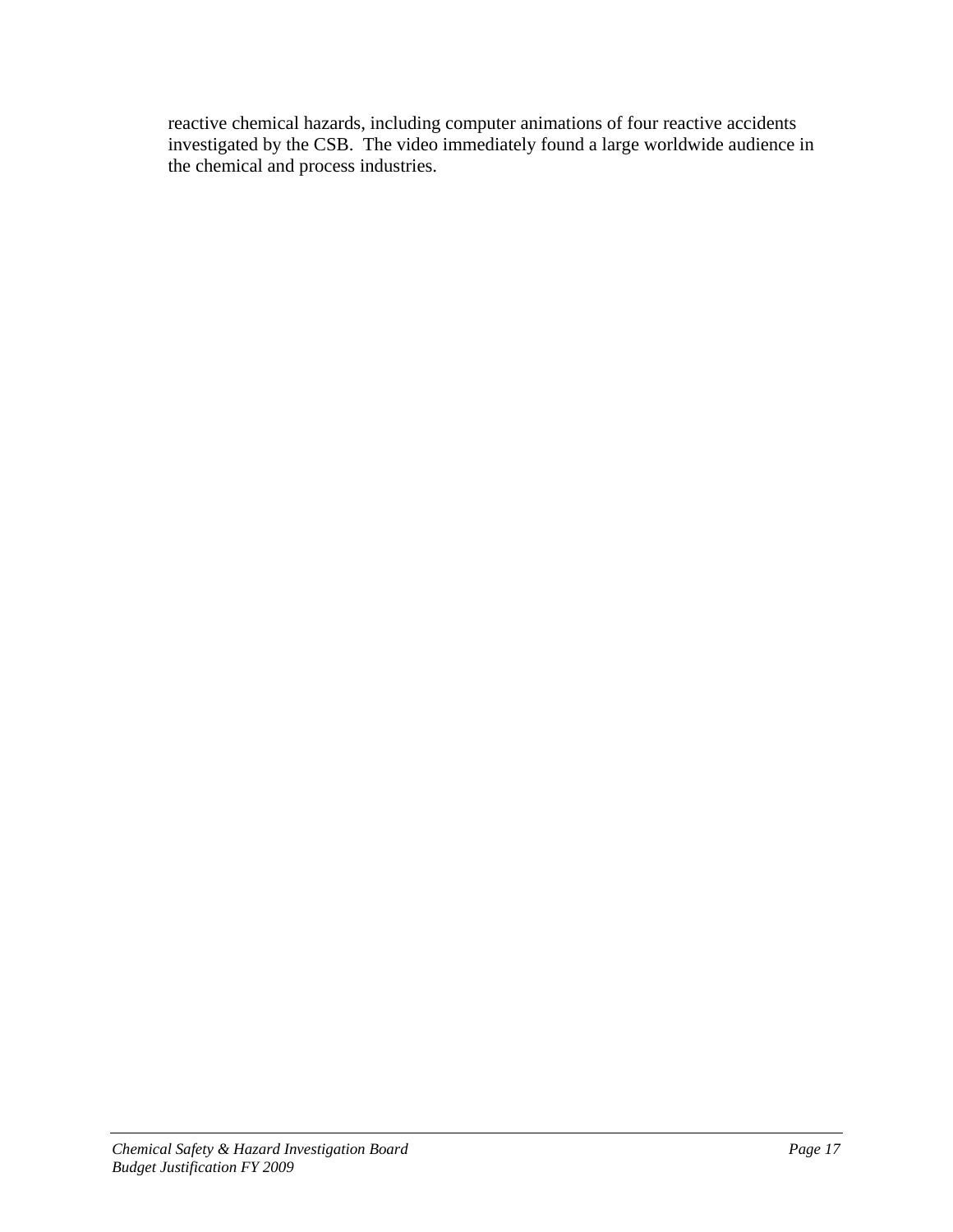# <span id="page-19-0"></span>**Appendix B: Recommended Appropriations Language**

#### **CHEMICAL SAFETY AND HAZARD INVESTIGATION BOARD**  *Federal Funds*

#### **General and special funds**

#### CHEMICAL SAFETY AND HAZARD INVESTIGATION BOARD

#### **SALARIES AND EXPENSES**

For necessary expenses in carrying out activities pursuant to section 112(r)(6) of the Clean Air Act, as amended, including hire of passenger vehicles, uniforms or allowances therefore, as authorized by 5 U.S.C. 5901-5902, and for services authorized by 5 U.S.C. 3109 but at rates for individuals not to exceed the per diem equivalent to the maximum rate payable for senior level positions under 5 U.S.C. 5376, [\$9,410,000] *\$10,600,000 of which up to \$3,000 may be used for official reception and representation expenses*: [10](#page-19-1): *Provided, that in fiscal year 2009 and thereafter, notwithstanding any other provision of law, the Environmental Protection Agency Inspector General shall not serve as the Inspector General for the Board.* That the Chemical Safety and Hazard Investigation Board (Board) shall have not more than three career Senior Executive Service positions: :<sup>[11](#page-19-2)</sup> – *Provided further*, that notwithstanding any other provision of law, the individual appointed to the position of Inspector General of the Environmental Protection Agency (EPA) shall, by virtue of such appointment, also hold the position of Inspector General of the Board: *Provided further,* That notwithstanding any other provision of law, the Inspector General of the Board shall utilize personnel of the Office of Inspector General of EPA in performing the duties of the Inspector General of the Board, and shall not appoint any individuals to positions within the Board.

 $\overline{a}$ 

<span id="page-19-1"></span> $10$  The requested reception and representation funds will be primarily used to support the CSB's public and community meetings around the country.

<span id="page-19-2"></span> $11$  This longstanding and unusual provision is moot since the number of Senior Executive Service (SES) positions is set for the CSB and other agencies by the U.S. Office of Personnel Management (OPM); the CSB currently has two OPM-allocated SES slots, of which only one has been in use since 2004.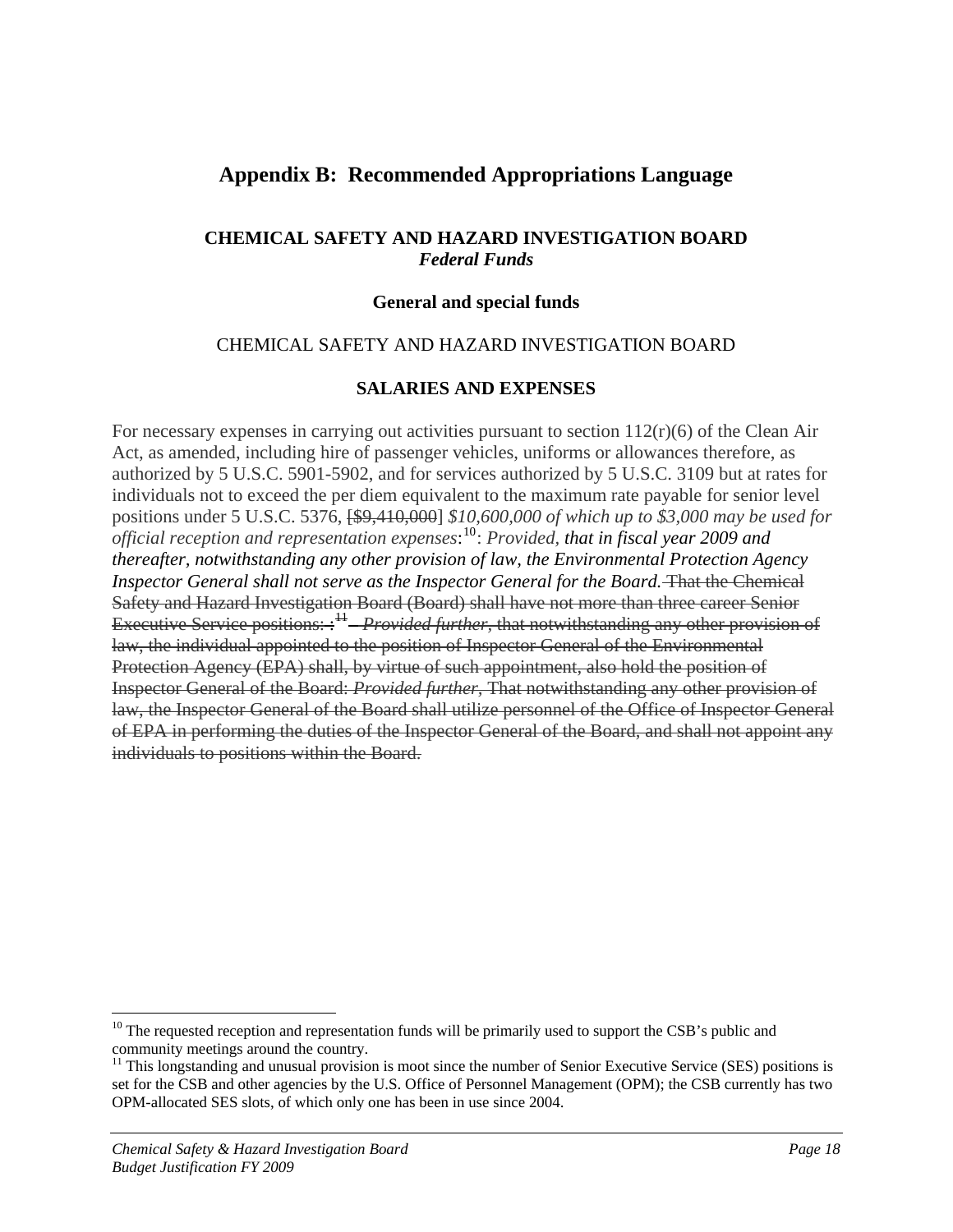# <span id="page-20-0"></span>**Appendix C: Fiscal Year 2007-2009 Salaries & Expenses**

|                                              | <b>FY 2007</b><br><b>Actual</b> | <b>FY 2008</b><br><b>Budget</b> | <b>FY 2009</b><br><b>Request</b> |
|----------------------------------------------|---------------------------------|---------------------------------|----------------------------------|
| <b>Personnel Compensation &amp; Benefits</b> | \$5,305                         | \$5,811                         | \$6,731                          |
| <b>Contractors</b>                           | 575                             | 491                             | 491                              |
| <b>Fixed Costs</b>                           |                                 |                                 |                                  |
| Rent, Communications, & Utilities            | 776                             | 787                             | 807                              |
| <b>Interagency Services</b>                  | 576                             | 521                             | 650                              |
| Maintenance                                  | 23                              | 54                              | 56                               |
| <b>Total Fixed Costs</b>                     | 1,375                           | 1,362                           | 1,513                            |
| <b>Variable Costs</b>                        |                                 |                                 |                                  |
| Travel & Transportation                      | 326                             | 324                             | 324                              |
| Rent, Communications, & Utilities            | 83                              | 85                              | 85                               |
| Printing                                     | 39                              | 35                              | 35                               |
| <b>Other Services</b>                        | 1,044                           | 1,008                           | 1,274                            |
| <b>Supplies</b>                              | 106                             | 137                             | 137                              |
| Equipment                                    | 95                              | 10                              | 10                               |
| <b>Total Variable Costs</b>                  | 1,693                           | 1,599                           | 1,865                            |
| <b>Total Costs</b>                           | \$8,948                         | \$9,263                         | \$10,600                         |

#### *(Dollars in Thousands)*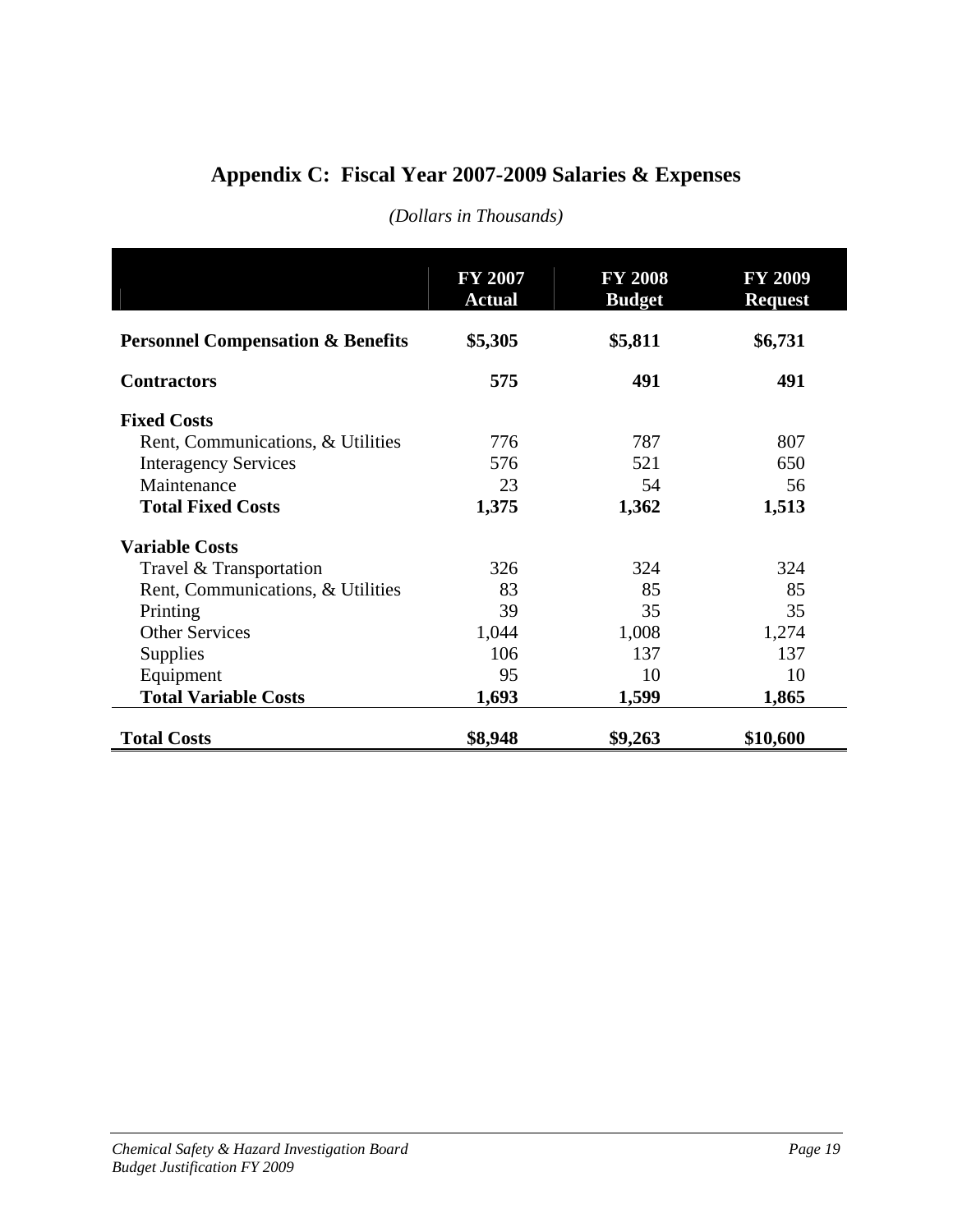# <span id="page-21-0"></span>**Appendix D: Analysis of Change FY 2008 to FY2009**

## **Salaries & Expenses**

*(Dollars in Thousands)* 

#### *Summary of Adjustments to Base and Built-In Changes*

#### **Personnel Cost Increases**<sup>1</sup>

#### **Fixed Cost Increases**

#### **Variable Cost Increases**

## **Total FY 2009 Appropriation Request ..............................................................\$ 10,600**

<sup>1</sup> Benefits are calculated at 28.39 percent of base pay.<br><sup>2</sup> House Report 110-187 provided funding for 3 new investigative positions in FY 2008. However, the final appropriation was not sufficient to fill these positions

 $\frac{3}{1}$  FY 2009 pay increase estimated at 2.90 percent of base pay.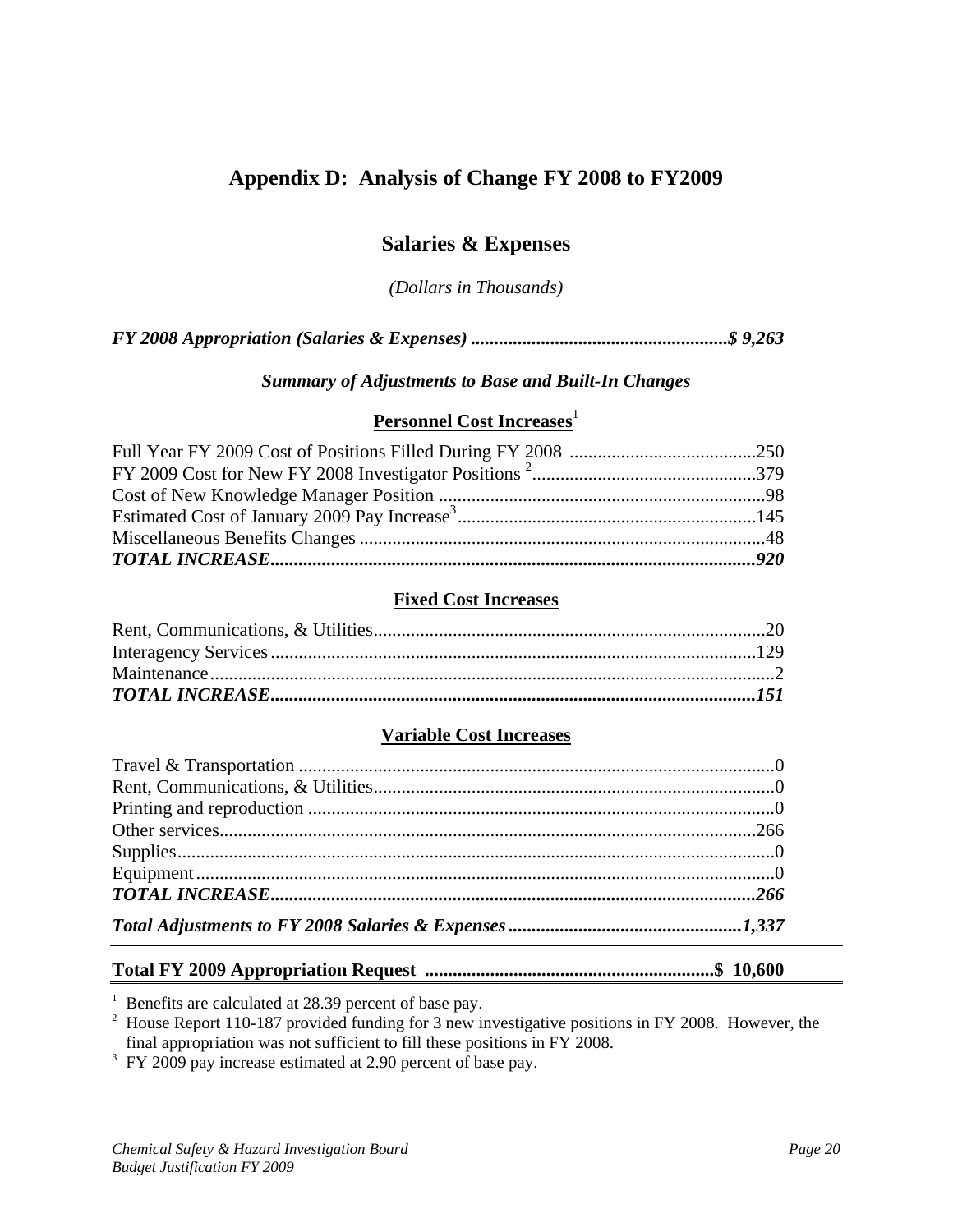# <span id="page-22-0"></span>**Appendix E: Significant Adjustments to Analysis of Change FY 2008-2009**

**Personnel Costs**: The FY 2009 budget for personnel costs reflects an increase of \$920,000 in order to:

- Fully fund two Board Members and three investigative positions which were partly funded in FY 2008. Four of these positions, including the two Board Members, were vacant as of January 31, 2008. The full year FY 2009 cost for these positions is \$250,000 more than the partial year funding budgeted for FY 2008.
- Fund three investigative positions, which were provided for in House Report 110-187. However, the final FY 2008 appropriation was not sufficient to fill these positions. The full year FY 2009 cost of these positions is \$379,000.
- Fund one new Knowledge Manager position at \$98,000.
- Provide for the projected January 2009 pay increase and miscellaneous benefit increases totaling \$193,000.

**Rent, Communications, & Utilities:** In accordance with our lease the CSB will have an \$18,000 increase in office rent in FY 2009, along with an increase in communication cost of \$2,000.

**Interagency Services**: The CSB has been informed that there will be \$123,000 in increases to our interagency agreement for accounting, procurement, and travel services. Other interagency agreements for services will increase by a projected \$6,000 for FY 2009.

**Other Services**: The net increase of \$266,000 is a result of miscellaneous reductions of \$28,000, provide \$250,000 in line item funding for safety videos and \$44,000 for security clearances. Previously, the production of safety videos has been paid using vacant position funds with no program funding line established to fully fund this vital outreach program in future years. The videos use advanced computer animation to explain in just a few minutes precisely how a major chemical accident occurred. The videos present the specific findings and recommendations from CSB reports and feature interviews with CSB Board Members and investigators discussing appropriate good safety practices for all similar companies to follow. Safety videos facilitate improvements in training, engineering and process design, and help to prevent multiple tragic and costly workplace accidents around the country.

However, without a dedicated funding source, it is uncertain how the program can be continued once vacant positions have been filled.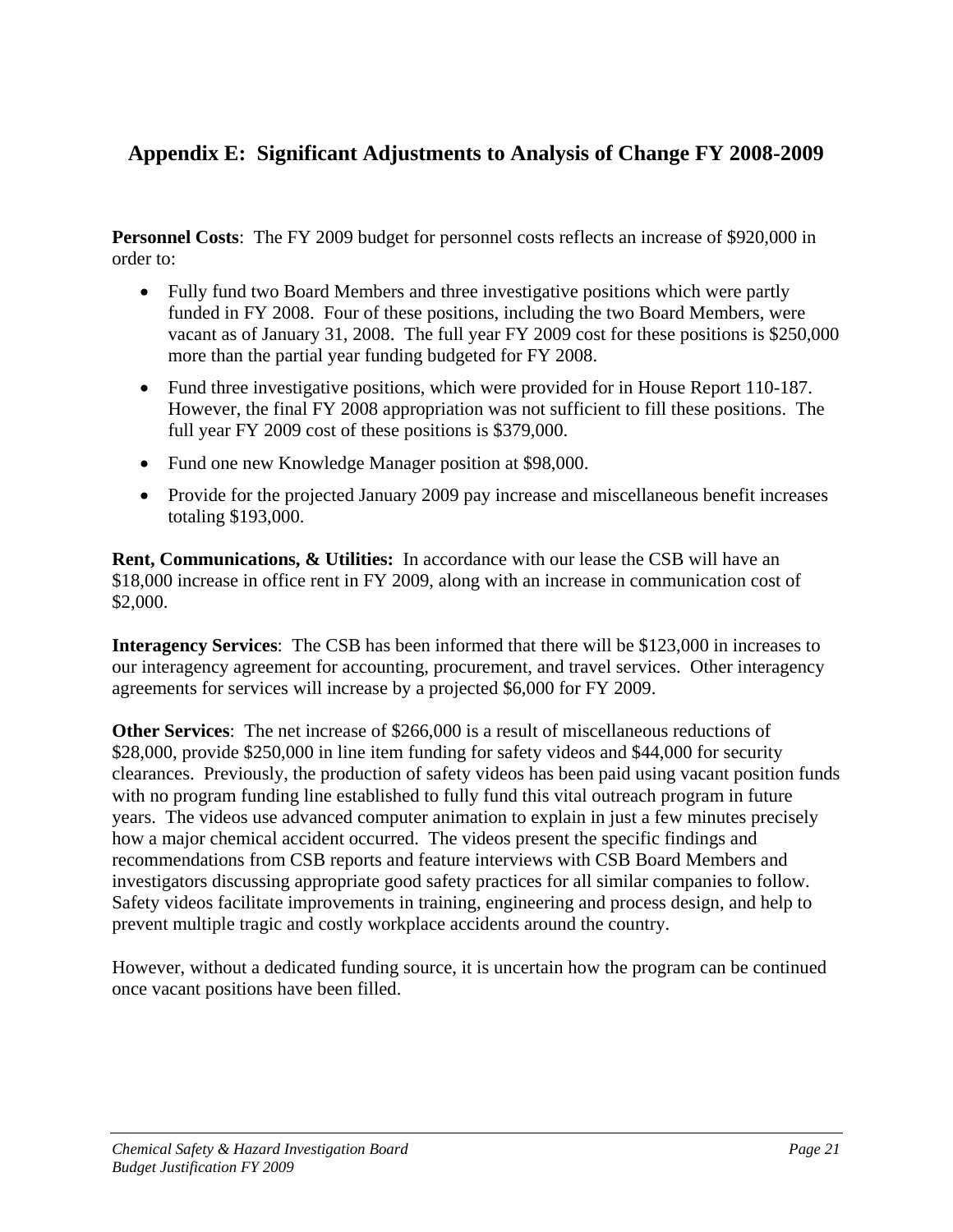<span id="page-23-0"></span>

| <b>Fiscal Year</b>                       | <b>One-Year</b><br><b>Funds</b> | <b>Two-Year</b><br><b>Funds</b> | <b>Total</b><br><b>Funds</b> |
|------------------------------------------|---------------------------------|---------------------------------|------------------------------|
| 1998                                     | \$4.00                          | \$0.00                          | \$4.00                       |
| 1999                                     | 6.50                            | 0.00                            | 6.50                         |
| 2000                                     | 7.97                            | 0.00                            | 7.97                         |
| 2001                                     | 4.99                            | 2.49                            | 7.48                         |
| 2002                                     | 5.34                            | 2.50                            | 7.84                         |
| 2003                                     | 7.31                            | 0.50                            | 7.81                         |
| 2004                                     | 8.20                            | 0.00                            | 8.20                         |
| 2005                                     | 9.03                            | 0.00                            | 9.03                         |
| 2006                                     | 9.06                            | 0.00                            | 9.06                         |
| 2007                                     | 9.11                            | 0.00                            | 9.11                         |
| 2008                                     | 9.26                            | 0.00                            | 9.26                         |
| 2009 <sup>a</sup><br>$\rm{a}$<br>Request | 10.60                           | 0.00                            | 10.60                        |

# **Appendix F: Salaries & Expenses**

Request

b

## **Emergency Fund**<sup>b</sup>

| <b>Fiscal Year</b> | <b>New</b><br><b>Funding</b> | Amount<br><b>Spent to Date</b> | <b>Total</b><br><b>Available</b> |
|--------------------|------------------------------|--------------------------------|----------------------------------|
| 2004               | \$0.44                       | \$0.00                         | \$0.44                           |
| 2005               | 0.40                         | 0.00                           | 0.84                             |

 The Emergency Fund was established in FY 2004. It provides a funding mechanism so periodic accident investigation cost fluctuations can be met without delaying critical phases of the investigations. It is no-year funding, meaning it is available until expended.